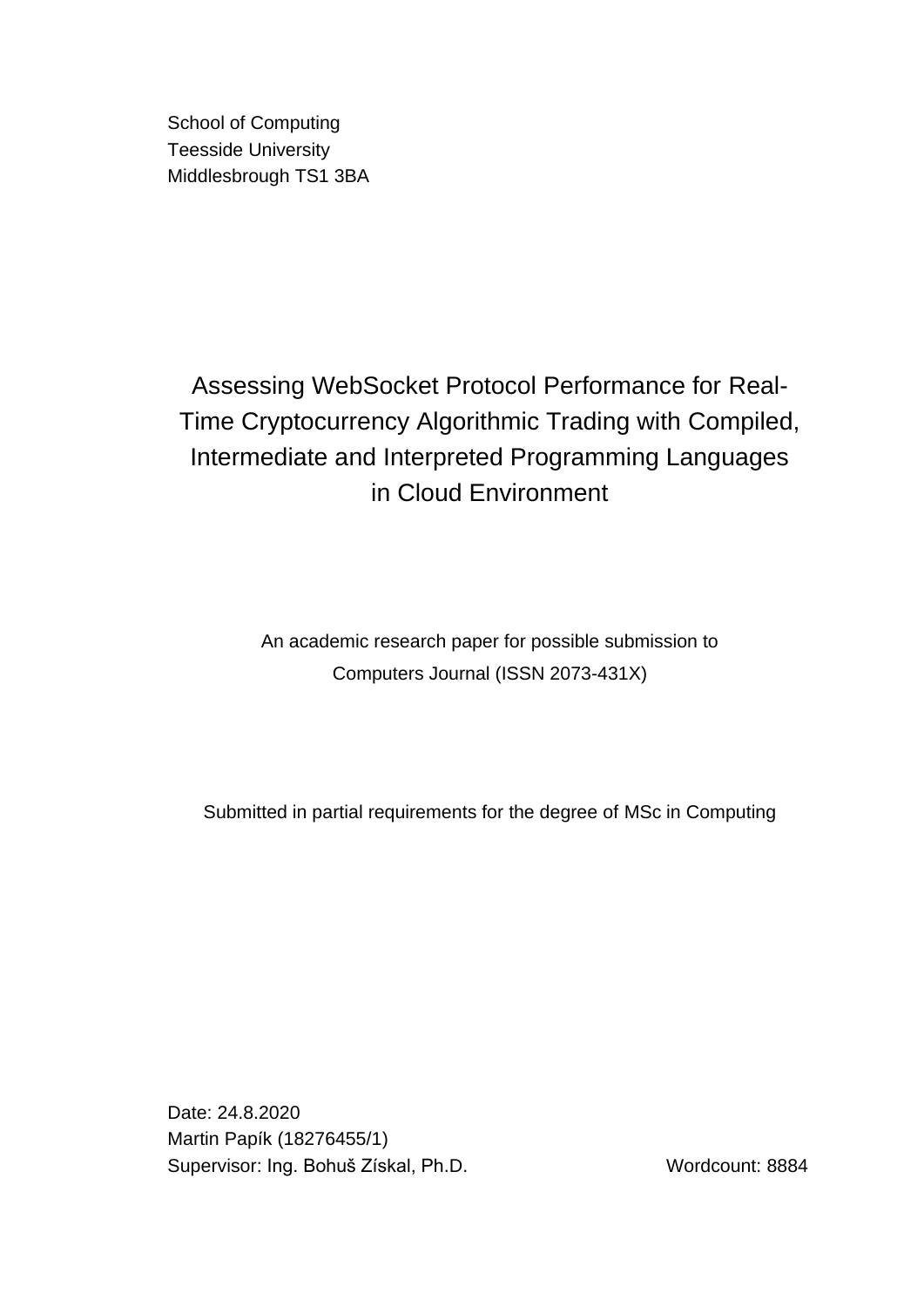

*Article*



# **Assessing WebSocket Protocol Performance for Real-Time Cryptocurrency Algorithmic Trading with Compiled, Intermediate and Interpreted Programming Languages in Cloud Environment**

# **Martin Papík**

School of Computing, Teesside University, Middlesbrough TS1 3BA, United Kingdom; V8276455@tees.ac.uk

Received: date; Accepted: date; Published: date

**Abstract:** The most of cryptocurrency exchanges provide their market data via WebSocket API. Therefore, trading systems are recommended to utilize WebSocket protocol to be able to connect to the exchange and receive the data. Various programming languages and their respective libraries which contain the referential RFC 6455 implementation of WebSocket protocol can be used for development of communication interface within the trading system. Our study focuses on their evaluation in order to determine their performance differences which are determinative for communication speed that is an important criterion for profitable trading system. Six connectors were developed in compiled, intermediate and interpreted programming languages and their respective WebSocket libraries and deployed in the cloud. The WebSocket layer performance of each connector represented by the event latency metric was tested with three cryptocurrency exchanges producing high workloads on their WebSocket API data streams. In this experiment WebSocket protocol implementation in C++ and Go, both of which belong to the group of compiled languages, have been evaluated as the best performing implementations. Node.js runtime which produces in-memory bytecode from JavaScript source which is considered as a representative of interpreted languages, placed second right behind C++, and that proves the high performance of Google's V8 engine. Python and PHP were measured approximately to have the same performance, slightly worse compared to Go. Java took the last place from the sample of tested languages. This observation implies compiled languages and JavaScript in combination with Node.js runtime together with their WebSocket libraries should be preferred for building communication interfaces within cryptocurrency trading systems.

**Keywords:** WebSocket protocol; programming language; programming language library; performance test; cryptocurrency exchange; algorithmic trading system; cloud

# **1. Introduction**

In the last decade cryptocurrencies have experienced broad market acceptance and fast development [**[1](#page-22-0)**]. The innovative and revolutionary concept of digital currency enabled the evolution of cryptocurrency exchanges, where buying and selling of cryptocurrencies is primarily concentrated. These exchanges are purely digital and do not have shutdown periods. This provides serious profit opportunities for wide spectrum of financial traders who take advantage of algorithmic trading [**[2](#page-22-1)**]. Moreover, the attention of traders is drawn even more by the extreme volatility of the cryptocurrency market. The days when Bitcoin touched \$20.000 and then went back to \$7.000 – \$8.000 are not so far away [**[3](#page-22-2)**]. Furthermore, this is also confirmed by the overall growth of the cryptocurrency market capitalization from \$18 billion in January 2017 to \$599 billion in January 2018 [**[4](#page-22-3)**].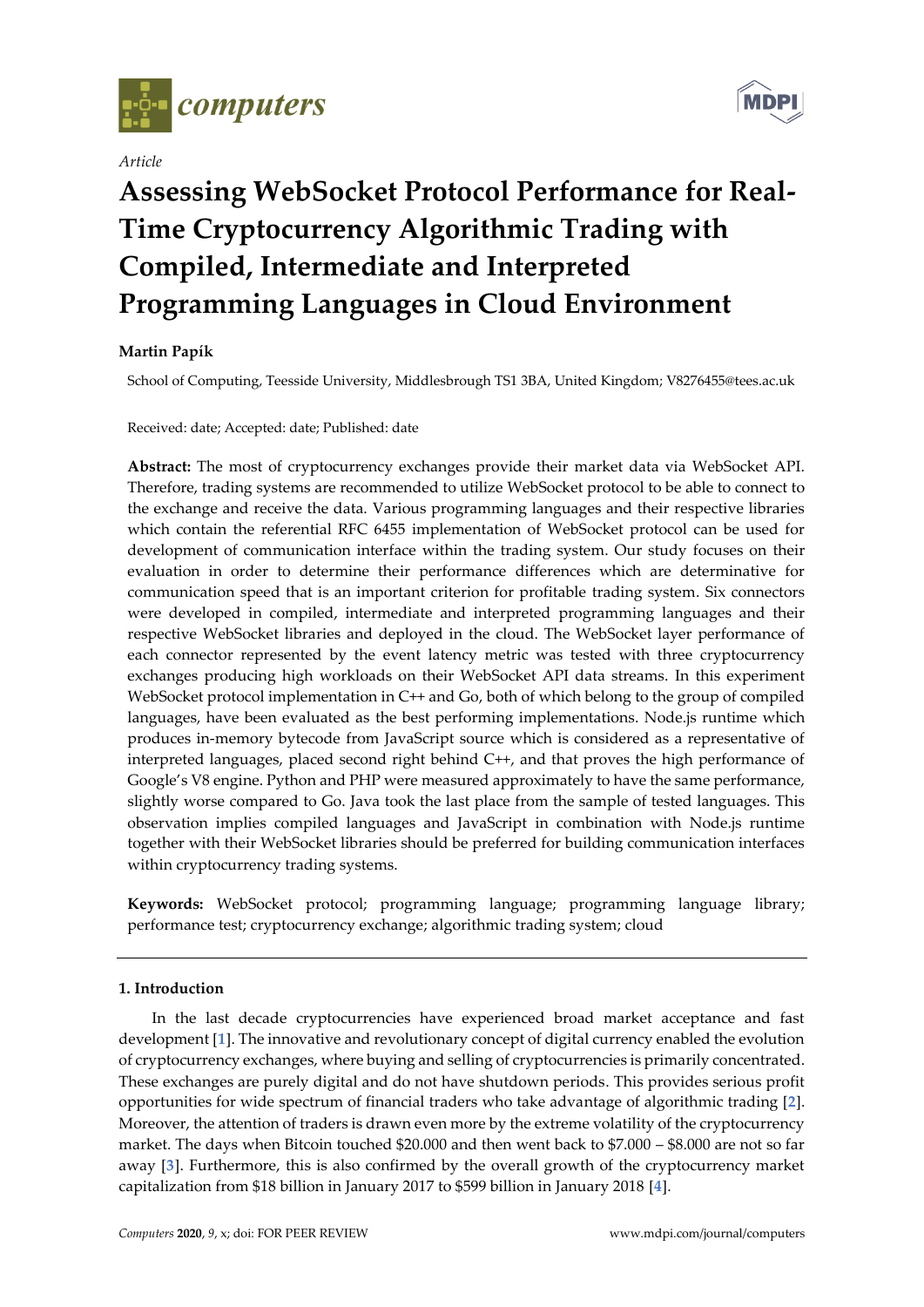Cryptocurrency trading and related technologies is still highly emerging market. The research in this field have seen considerable progress and notable upturn in interest and activity – more than 85% of related research papers have appeared since 2018 [**[5](#page-22-4)**].

Technological advancements in the form of supercomputers, multi-core processors, GPUs, FPGAs, high performance networks and fiber optics together with services like colocation of trading servers, raw data feeds or direct exchange API access are contributing to reduction of competitive advantage differences across traders [**[6](#page-23-0)**–**[8](#page-23-1)**]. However, speed in the sense of being faster than other traders, is still one of key factors for cryptocurrency traders, as it is for traditional stock traders, because it creates profit opportunities by enabling a prompt response to market activity [**[9](#page-23-2)**].

There are several sophisticated commercial and open-source cryptocurrency trading infrastructure systems, platforms and libraries aimed for analyzing, generating, routing and executing orders (3commas, Apex Trader, AutoView, Autonio, BitUniverse, BlackBird, BTC Robot, Cap.Club, Capfolio, Catalyst, CCXT, Coinigy, Coinrule, CryptoHopper, CryptoSignal, CryptoTrader, Ctubio, Freqtrade, Gekko, GoLang Crypto Trading Bot, GunBot, HaasOnline, HodlBot, Kryll, Leonardo, Live Trader, Pionex, ProfitTrailer, Quadency, Shrimpy, Signal, StockSharp, TradeSanta, ZenBot, Zignaly etc.) and there are also many others like real-time, turtle or arbitrage systems developed for utilizing very specific algorithms that execute suitable trading strategies or run under specific market conditions [**[5](#page-22-4)**]. Each of these systems has been developed in different programming language varying mainly between C++, C#, Go, JavaScript, PHP and Python. Based on several researches where authors discuss determination of use and measure performance and quality aspects of widely used programming languages, including those which were used for development of mentioned trading systems, it is highly probable that results of trade execution in the real world would vary for each of them [**[10](#page-23-3)**–**[13](#page-23-4)**].

Each of the mentioned systems implements software component which is intended for communication with cryptocurrency exchange in order to receive market data that is mostly provided via API utilizing WebSocket protocol. Despite there are some studies which focus on WebSocket protocol performance measurements [**[14](#page-23-5)**–**[21](#page-23-6)**], there are very few studies which focus on measuring WebSocket performance in context of programming languages [**[22](#page-23-7)**, **[23](#page-23-8)**].

Imre and Mezei proposed a design of WebSocket benchmark infrastructure created for measuring server-side performance of the WebSocket protocol. The study also validated presented infrastructure design with three measurement scenarios using industrially applied WebSocket implementation. Go programming language with Gorilla package was used on the server side. They also tried several other implementations like Node.js and Socket.io for JavaScript, C++ using WebSocket++ and Erlang with Cowboy framework with the final result that C++ and Go have the highest performance. At client side they used Node.js with ws library [**[22](#page-23-7)**]. No other programming languages or their respective libraries were used on client side in order to provide their performance measurements.

Wang measured and evaluated performance of five Java WebSocket frameworks (Netty, Undertow, Vert.x, Grizzly and Jetty) from aspects of concurrency, flow, connection type and resource occupancy. The experiment proved that Netty and Underflow perform better in highly concurrent environments, while Grizzly is suitable for large flow conditions. The results also showed that with persistent connection, Netty far outperformed other frameworks and Vert.x and Underflow can handle most requests within relatively shorter time. Besides, Netty and Vert.x occupy less CPU and memory resources in comparison with other frameworks [**[23](#page-23-8)**].

We have not found any study which focuses solely on establishing communication and receiving events from cryptocurrency exchanges at different workloads and argues the suitability of use of different implementations of WebSocket protocol in trading systems. Performance optimization of a component covering such process may undoubtedly help with reducing the time what is needed for receiving events from exchanges and logically also reducing the overall time needed for trading strategy execution. In the algorithmic trading environment, where each millisecond and even microsecond in communication latency with the exchange is crucial for the trade execution [**[3](#page-22-2)**, **[7](#page-23-9)**, **[9](#page-23-2)**, **[24](#page-23-10)**–**[26](#page-23-11)**], the deeper examination of WebSocket protocol performance is expected to lead to significant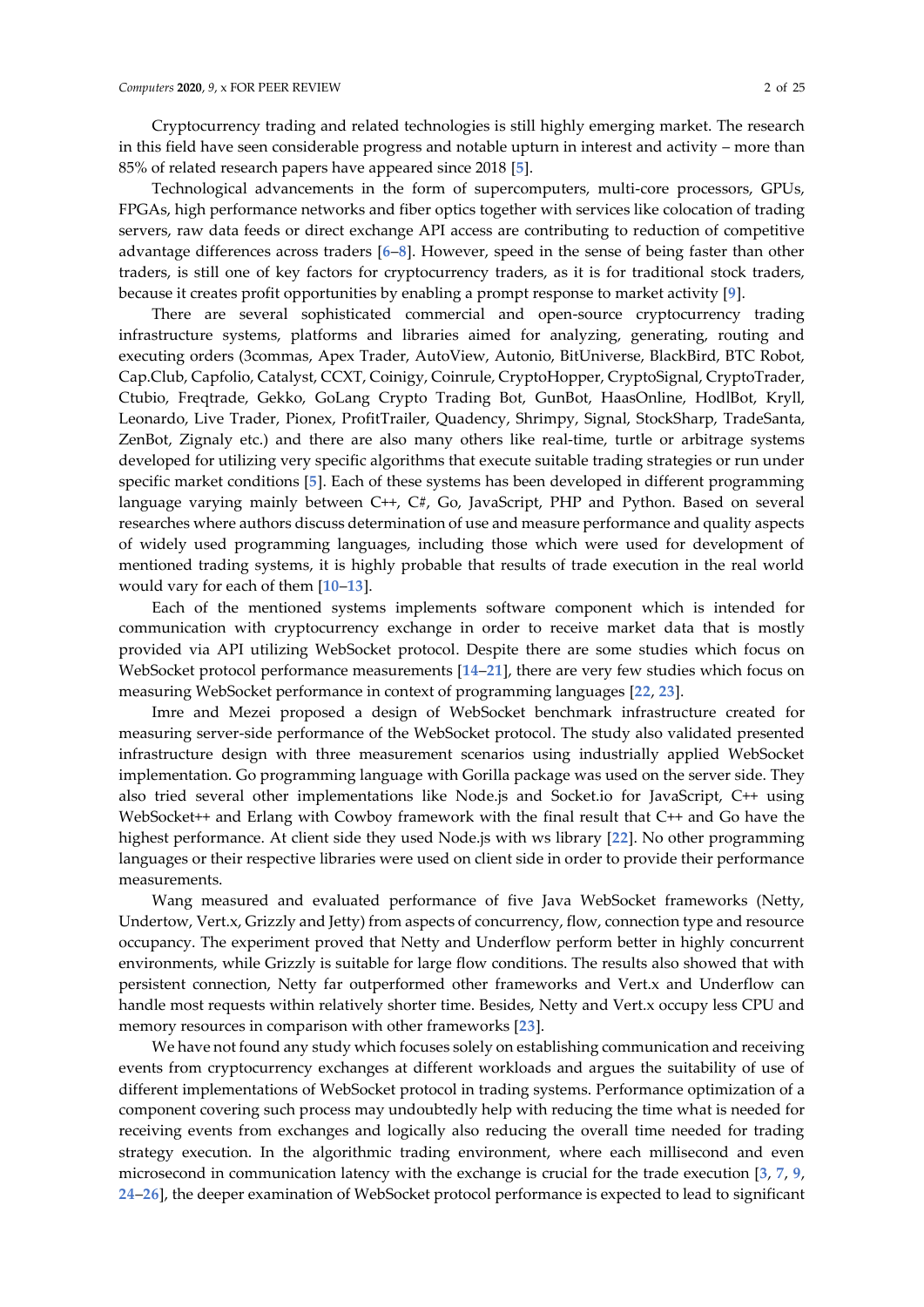findings useful for cryptocurrency trading systems development decisions. These decisions are important for companies, communities or individuals who endeavor to build the most profitable trading systems.

The integral part of our project was the development and subsequent performance testing of WebSocket connector – a software component responsible for subscription to cryptocurrency exchange API and for receiving market events. The WebSocket connector was developed with six programming languages utilizing the libraries with reference implementation of WebSocket protocol for each language. Each connector was placed on separate virtual server within chosen cloud provider. All server configuration parameters in terms of hardware and operating system were identical while servers were placed in the same network segment and datacenter location.

Measurements of WebSocket protocol implementations for each programming language with the performance test is the subject of experimental part of this project. One of the goals of the test was to generate high workloads so that each instance of WebSocket connector developed with particular programming language was receiving as many events from three WebSocket API data streams of selected cryptocurrency exchanges as possible. Further analysis and correlation of data obtained from the performance test helped us to answer the main research question: Does implementation of WebSocket protocol within compiled, intermediate and interpreted programming languages cause significant latency differences in receiving of events which are persistently streamed by cryptocurrency exchanges under various workloads?

We verified performance differences of interpreted, intermediate and compiled programming languages within our research. We confirmed conclusions of previous programming languages research pointing to the fact that languages like C++ or Go, which compile their source code directly into machine code, outperform intermediate and interpreted languages [**[13](#page-23-4)**, **[27](#page-23-12)**] with regards to utilized WebSocket protocol libraries. Another important finding is that Node.js runtime used for execution of JavaScript WebSocket connector took second place just between two compiled languages – C++ and Go. It confirms the incredible performance of V8 which is Google's open source highperformance JavaScript and WebAssembly engine the Node.js runtime is built upon. Python slightly outperformed PHP and took the fourth place. The curiosity is that Java placed last. It was not expected because Java uses JIT (Just-In-Time) compilation and optimization mechanisms. We suspect that Java WebSockets library might not be optimized for workloads which were chosen for this test. This finding will require further investigation.

The selection of particular programming language and its library should be determinative in context of its further use for the composition of module which is responsible for communication with cryptocurrency exchange API within the algorithmic trading system.

The rest of the paper is organized as follows. In **[Section](#page-3-0) 2** we focus on research methodology of WebSocket protocol and the design of system components employed in performance tests including important development decisions for the main component – WebSocket connector. The high-level system design proposed in this chapter is essential for understating of how the connector communicates with exchanges and what type of data is received within the experimental testing phase. The section ends with the description of performance test procedure. The test summary, data cleaning procedure, data evaluation methodology and explanation of results obtained within the performance test are described in **[Section](#page-11-0) 3**. **[Section 4](#page-18-0)** discusses the research results in broader context with regard to previous research and outlines possible future developments.

## <span id="page-3-0"></span>**2. Materials and Methods**

In this section, we propose the system architecture used for performance testing of WebSocket protocol implementation in chosen programming languages. Further, we introduce the experiment environment composed of cloud virtual servers, WebSocket connectors and related utilities, and cryptocurrency exchanges. The chapter ends with a description of test methodology.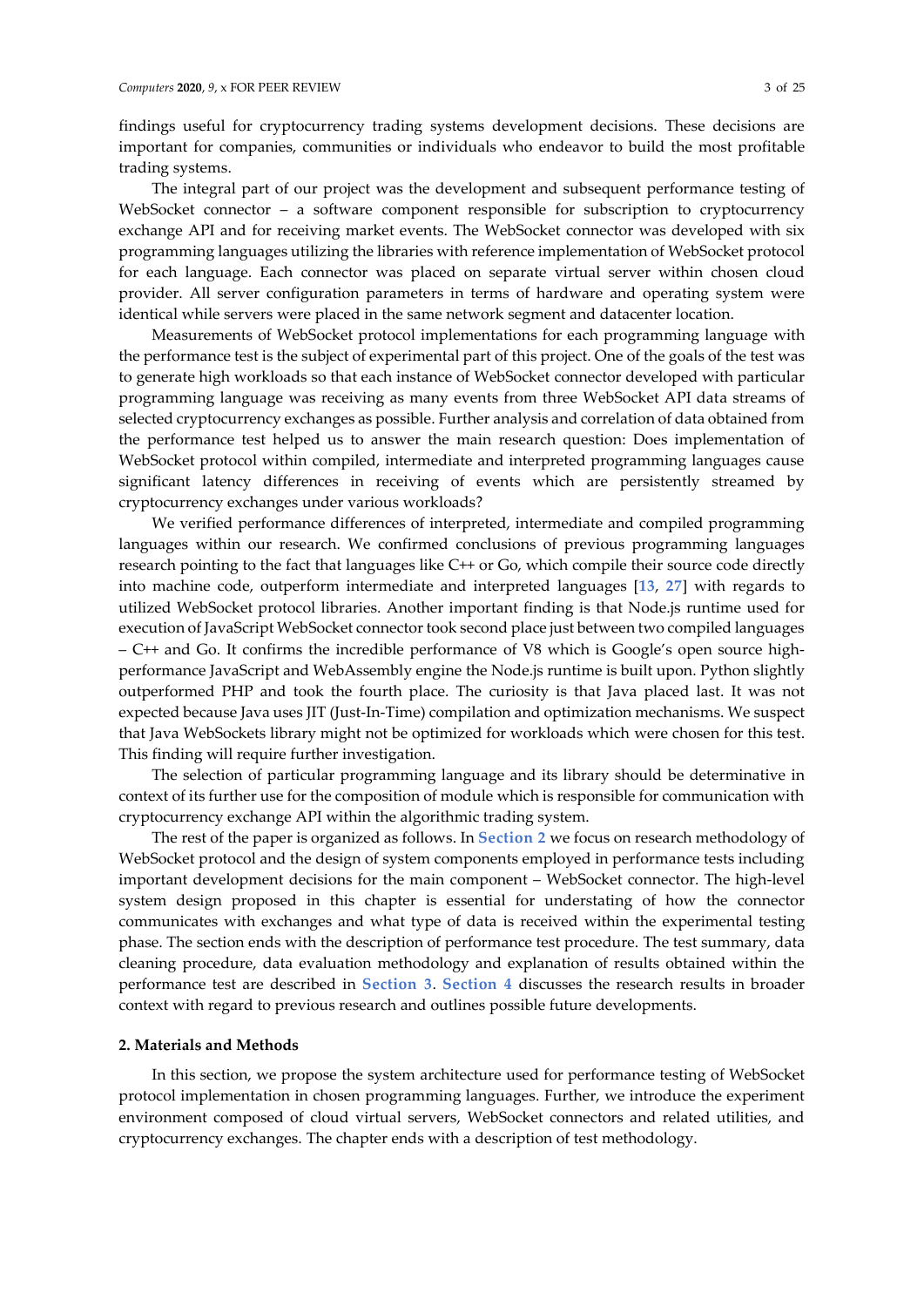## *2.1. System Architecture*

The system is primarily designed to cover needs for experimental performance testing of WebSocket protocol in various programming languages. The system is built according to the wellknown distributed structure of client-server model. Generally, the system architecture is composed of component types that are commonly used in the IT industry (Linux demons, databases, cloud servers and Internet services) and component types that were developed by authors of this research for the purpose of performance testing and analysis of WebSocket protocol within selected programming languages (WebSocket connector, test manager and data analyzer). Integration of mentioned components is based on the best practices and usual setup of trading systems communication interfaces. Detailed justification of the use of individual components is included in **[Chapter 2.2](#page-4-0)**.

WebSocket connector plays a role of the client, it is placed in virtual server in cloud environment and used to handle events received from cryptocurrency exchanges. Cryptocurrency exchanges are considered servers within the client-server model. They are black-boxes which send events to the client according to the initial instrumentation received from the client. Client and server communicate together over WebSocket protocol in the Internet. The overall system architecture is shown in **[Figure 1](#page-4-1)**.



**Figure 1.** WebSocket connector system component architecture.

## <span id="page-4-1"></span><span id="page-4-0"></span>*2.2. WebSocket Connector*

The WebSocket connector is a CLI application and provides three main functions: it subscribes to a specific WebSocket API data stream of particular cryptocurrency exchange, measures arrival time of each received event and saves the event together with the detected timestamp to the SQLite database. High-level description of algorithm of the connector is shown in **[Figure 2](#page-5-0)**.

Connector instruments exchange's WebSocket API and tries to create a connection with requested data stream by sending the opening handshake packet containing path value along with the GET request method and at least HTTP(S) 1.1 protocol version specification as a part of the header [**[28](#page-23-13)**]. Once the exchange API server accepts the request, persistent connection between connector and exchange's WebSocket API data stream is created. As long as the WebSocket connection is open, connector listens for various event types – open, message, error and close – defined within RFC 6455 WebSocket protocol standard. Our WebSocket connector was developed to be able to subscribe to those data stream types which prescribe opening a connection via header that is a part of the handshake packet. The connection with cryptocurrency exchanges which require opening a connection with their data streams via additional message is not supported.

Connector assigns standardized Internet timestamp in milliseconds in UNIX Epoch time format to each event exactly in the moment when the event is received. NTP daemon is configured on all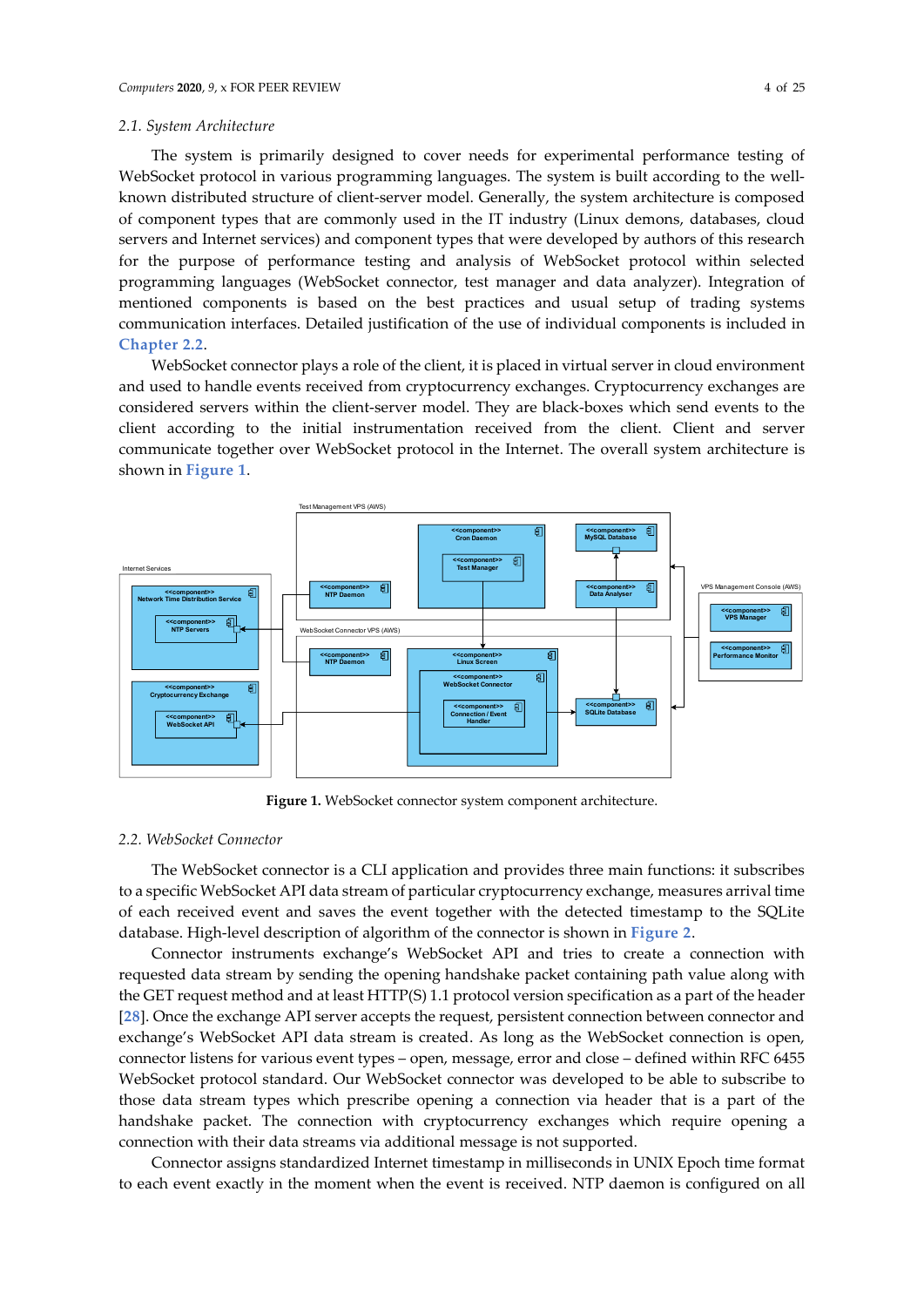WebSocket connector test servers and test management server. It uses public network time distribution service provided by ntppool.org to guarantee the measurement of undistorted time [**[29](#page-23-14)**].

INPUT: set of three strings: exchange\_id, exchange\_api\_domain, exchange\_api\_stream and one integer: exchange\_api\_port

```
OUTPUT: database file with unknown number of string - integer pairs: exchange event and system timestamp
if count of input_arguments is strictly less than 4 # Yerify number of input arguments
        exit a a strictly less than 4 - exit # Number of arguments is strictly less than 4 - exit
create websocket api_connection \qquad \qquad Create WebSocket API connection
if websocket api connection does not exist # Verify existence of WebSocket API connection
        exit exit and the set of the set of the set of the Media of the WebSocket API connection not created - exit
else # WebSocket API connection created
       try<br>
\begin{array}{ccc}\n \text{try} & \text{if } \text{r} \text{y} & \text{if } \text{r} \text{y} \\
 \text{if } \text{r} \text{y} & \text{if } \text{r} \text{y} \\
 \text{if } \text{r} \text{z} & \text{if } \text{r} \text{z} \\
 \text{if } \text{r} \text{z} & \text{if } \text{r} \text{z} \\
 \text{if } \text{r} \text{z} & \text{if } \text{r} \text{z} \\
 \text{if } \text{r} \text{z} & \text{if } \text{r} \create database_file<br>create database tables schema
                create database_tables_schema # Create database tables schema # Create database tables schema \# Insert test details into data \# Insert test details into data
                                                                                                     insert test_details to database # Insert test details into database
                while true \qquad \qquad \qquad \qquad \qquad \qquad \qquad \qquad \qquad \qquad \qquad \qquad \qquad \qquad \qquad \qquad \qquad \qquad \qquad \qquad \qquad \qquad \qquad \qquad \qquad \qquad \qquad \qquad \qquad \qquad \qquad \qquad \qquad \qquad \qquad receive event<br>
et system timestamp<br>
et system timestamp<br>
* Get timestamp<br>
* Get timestamp<br>
from operating system timestamp<br>
* Get timestamp<br>
from operating system
                                                                                                     # Get timestamp from operating system<br># Insert event and timestamp into database
                         insert event and system_timestamp into database
                         if exit file exists \qquad # Verify existence of exit file
                                  exit \overline{z} = \overline{z} = \overline{z} = \overline{z} = \overline{z} = \overline{z} = \overline{z} = \overline{z} = \overline{z} = \overline{z} = \overline{z} = \overline{z} = \overline{z} = \overline{z} = \overline{z} = \overline{z} = \overline{z} = \overline{z} = \overline{z} = \overline{z}catch exception a catch exception thrown in try block
                exit exit \frac{1}{x} Exception caught in try block - exit
```
**Figure 2.** Pseudocode of WebSocket connector.

<span id="page-5-0"></span>At the beginning of each test, connector creates the SQLite file database with two tables in it. Structure of the database is shown in **[Figure 3](#page-5-1)**. One table contains metadata with details relevant to the particular test. The second table contains automatically incremented ID for each received event, timestamp indicating when the event was received and the raw event itself. We decided to use SQLite database because of its lightweight file-based nature, its ease of implementation and its sufficient performance. SQLite is able to do 50.000 or more insert statements within one second on average desktop computer [**[30](#page-23-15)**]. The other study shows it took only 0.12 seconds to insert 10.984 rows to it [**[31](#page-24-0)**].

```
-- Adminer 4.2.4 SQLite 3 dump
DROP TABLE IF EXISTS "events";
CREATE TABLE "events" (
"event_id" integer NOT NULL PRIMARY KEY AUTOINCREMENT,
"datetime_received" text NOT NULL,
"event" text NOT NULL
);
DROP TABLE IF EXISTS "test_details";
CREATE TABLE "test_details" (
"test_id" integer NOT NULL PRIMARY KEY AUTOINCREMENT,
"vps id" text NOT NULL.
"connector_id" text NOT NULL,
"exchange_id" text NOT NULL,
"stream_id" text NOT NULL,
"stream_args" text NOT NULL,
"datetime_start" text NOT NULL
);
```
**Figure 3.** SQLite database structure.

<span id="page-5-1"></span>For the purpose of performance test, connector was started in Linux screen. Linux screen utility multiplexes physical terminal between several processes, typically interactive shells. It allows the program to be executed in the independent VT100 virtual terminal window that can be detached from user's physical terminal while the program is still running [**[32](#page-24-1)**]. It means that user may disconnect from the server for the duration of the test without interrupting the execution of WebSocket connector.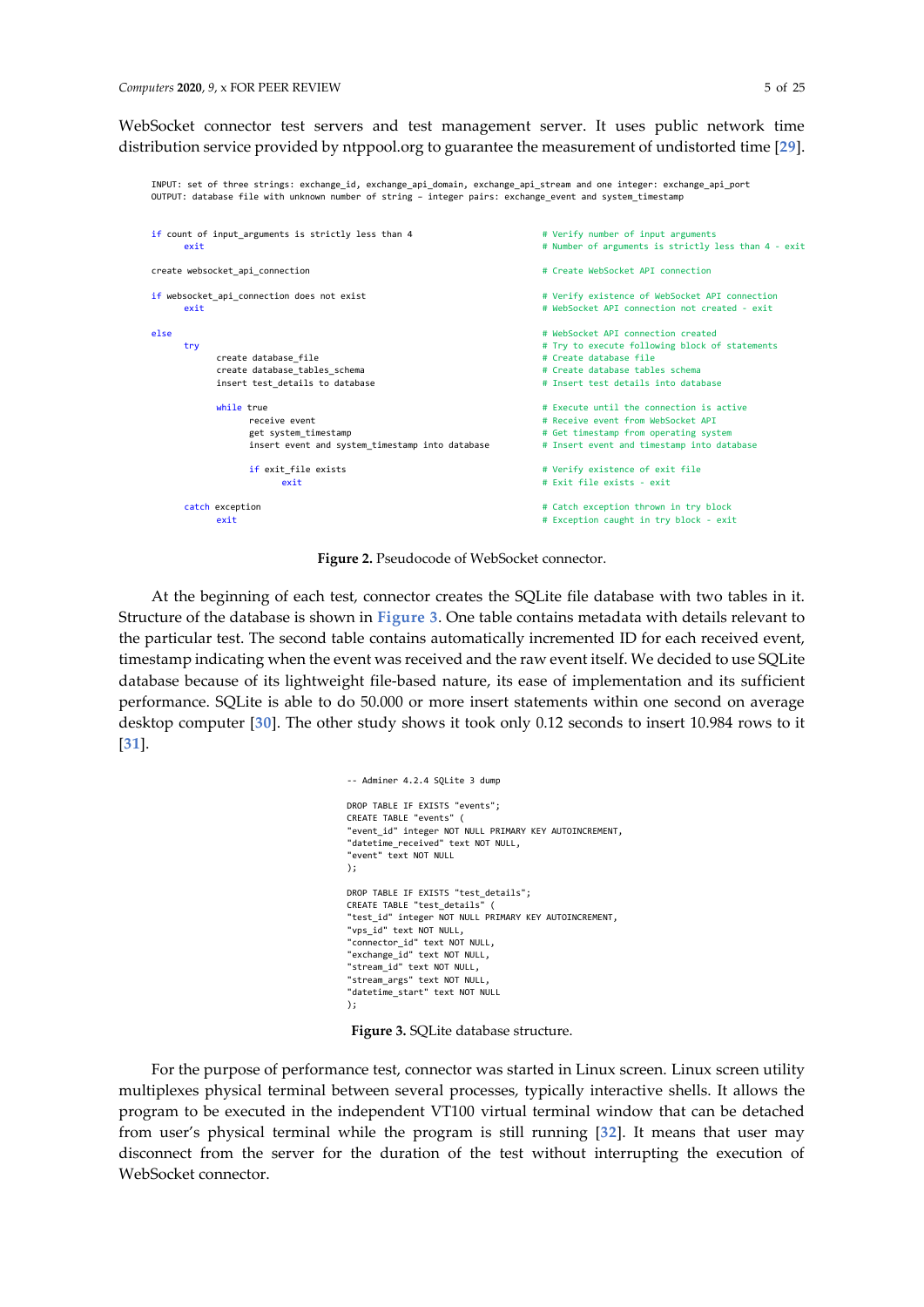The essential criterion for the realization of the experiment was the choice of the programming languages and their respective libraries the WebSocket connector would be developed with. There are several studies which discuss the choice of programming languages for algorithmic traders with the usual result compiled languages have better performance compared to intermediate or interpreted languages. Python were measured as much as 852.462 seconds average relative running time for all measured factors compared to average relative time 1.0 for C++ with the implementation of trading algorithm based on number of econometric and statistical tests [**[13](#page-23-4)**]. The other study which compares programming languages in economics upon solving the stochastic neoclassical growth model shows Java is 2.10 and 2.69 times slower than C++ while PyPy implementation of Python is 44- 45 times slower and traditional implementation of Python is 155-269 times slower compared to C++ [**[27](#page-23-12)**].

To not choose the language based only on performance assumptions we also considered latest professional report from RedMonk analyst company which compares programming languages according to their popularity rank on StackOverflow and GitHub for Q1 2020 [**[33](#page-24-2)**]. Popularity index for our programming language selection is as follows: C++ 6th (1st compiled), Go 15th, Java 2nd (1st intermediate), JavaScript 1st (1st interpreted), PHP 4th and Python 2nd (shared place). The popularity of programming languages in this report well corresponds with the popularity of programming languages shown in recent research studies relevant to high performance applications [**[34](#page-24-3)**, **[35](#page-24-4)**]. Our choice of programming languages and their respective WebSocket libraries which were used for the WebSocket connector development is presented in **[Table 1](#page-6-0)**. The table also includes the version of compiler or interpreter used within the project.

<span id="page-6-0"></span>

| Programming<br>Language<br>(Version) | Programming<br>Language<br>Implementation | Compiler/<br>Interpreter<br>(Version) | <b>WebSocket Protocol</b><br>Library<br>(Version) |
|--------------------------------------|-------------------------------------------|---------------------------------------|---------------------------------------------------|
| $C++(17)$                            | Compiled                                  | $g$ ++/gcc (8.4.0)                    | $\mu$ WebSockets (18.10.0)                        |
| Go(1.10.4)                           | Compiled                                  | go (1.10.4)                           | Gorilla WebSocket (1.4.2)                         |
| Java (JDK 11.0.8)                    | Intermediate                              | javac (11.0.8)                        | Java WebSockets (1.5.1)                           |
| JavaScript (ES10)                    | Interpreted                               | Node.js (10.22.0)                     | ws(7.3.1)                                         |
| PHP (7.2.24)                         | Interpreted                               | Zend (3.2.0)                          | php-wss $(1.6.1)$                                 |
| Python (3.6.9)                       | Intermediate                              | $CP$ ython $(3.6)$                    | websockets (8.1)                                  |

**Table 1.** Programming languages and libraries used for WebSocket connector development.

For the objectiveness of our test we decided to develop WebSocket connector in balanced sample of representatives of compiled, intermediate and interpreted languages. Compiler is a translator that generates machine code from source code. We call compiled languages as those whose final output is executable (e.g. PE, ELF etc.) in native machine code format. C++ and Go belong to this group. Nowadays, there are not many implementations of purely interpreted languages. Interpreter is stepby-step executor of source code where no pre-runtime translation takes place. Almost all known and widely used implementations of programming languages that are not directly compiled into machine code employ some sort of compilation of source code into bytecode and use the virtual runtime environment for its execution. We call these languages intermediate. There are several differences in source code interpretation/compilation process between languages which belong to this group. We call interpreted languages those whose source code is interpreted/compiled into bytecode and then into machine code on-the-fly, directly in memory, while the interpreter is being executed. JavaScript and PHP belong to this group. Java source code within our implementation is converted into bytecode in form of Java class files. They are then physically stored in jar bundle on file system and executed via JVM (Java Virtual Machine). Java is considered intermediate programming language. Finally, Python is also included into intermediate group. Python pre-compiles the source code into bytecode and stores it in its so-called .pyc files. There are two possibilities how to run the program. It is either executed with Python interpreter and immediately re-compiled into physical .pyc file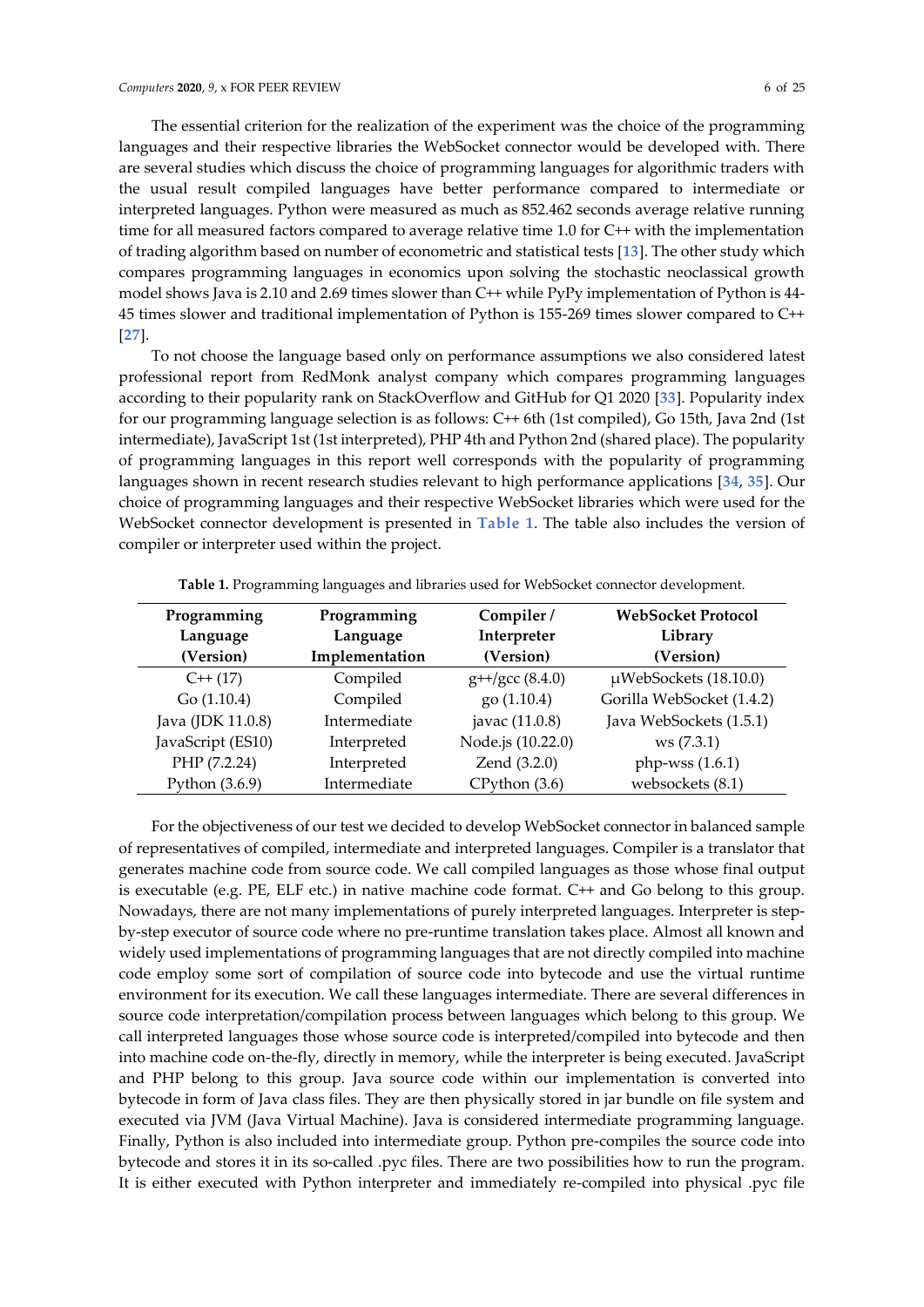which is then running within PVM (Python Virtual Machine) or the .pyc file generated from previous compilation is executed directly without re-compilation.

We intentionally did not provide any performance optimizations for interpreters or compilers where possible (e.g. -O flags for  $\gcd g$ ++) because we were interested in running our performance test with WebSocket connectors compiled or interpreted with default programming language settings.

Connectors were developed with chosen programming languages and their respective WebSocket libraries. During the development process we configured the OS (operating system) and programming language environment with necessary dependencies unique for each connector. We downloaded last version of µWebSockets library from GitHub for C++ connector [**[36](#page-24-5)**]. Once the source code was prepared it was compiled with following g++ compiler parameters -std=c++17 -luWS -lssl -lcrypto -lz -lsqlite3 -lvsqlitepp -lboost\_system -lstdc++fs. A separate binary application was created. Similarly, for Go connector, we downloaded Gorilla WebSocket library from GitHub and compiled the source code to a standalone binary application [**[37](#page-24-6)**]. Java connector required source of Java WebSockets library, SLF4J logger and SQLite libraries [**[38](#page-24-7)**]. We compiled the source code for mentioned libraries to jar files. Once we developed the Java connector, we compiled its source code with mentioned jar files to a Java connector class, included the class file into the build directory with other mentioned libraries and prepared final jar application. Java WebSocket connector application requires Java runtime for its execution. JavaScript connector was developed with ws library downloaded via npm package manager and with the standard libraries provided by Node.js [**[39](#page-24-8)**]. JavaScript Websocket connector source code requires the Node.js framework for its execution. Last version of php-wss library was downloaded from GitHub via Composer, which is a dependency package manager for PHP [**[40](#page-24-9)**]. PHP WebSocket connector source can be executed with PHP interpreter. Finally, websockets library for Python was downloaded via pip3 package installer [**[41](#page-24-10)**]. Python WebSocket connector source code can be executed with the use of Python3 runtime.

In general, WebSocket connector is executed as a CLI application. Based on its programming language implementation type, it either requires the path to interpreter or runtime at the first place, or it runs as the compiled binary application. The application itself requires four parameters: exchange id which identifies the test type which is saved as the part of metadata into test details table in SQLite database created at the beginning of each test. The other three important parameters stand for the configuration of connection to the WebSocket API data stream: exchange WebSocket API domain, exchange WebSocket API port and exchange WebSocket API stream.

#### <span id="page-7-0"></span>*2.3. Cloud Environment*

For the test purposes all WebSocket connectors were deployed on virtual private servers in cloud environment. There are three leaders in regard of cloud computing services: Amazon (AWS), Microsoft (Azure) and Google (GCE) while Amazon is considered as the market leader according to the latest Gartner report [**[42](#page-24-11)**]. Coinbase cryptocurrency exchange, one of many financial services is also hosted on Amazon's cloud infrastructure what confirms reliability of their infrastructure [**[43](#page-24-12)**]. AWS provides sufficient amount of virtual server types with regards to their performance and also sufficient amount of geographical location options where the server might be deployed.

After the research of Amazon's EC2 VPS instance options, we decided to eliminate possible cloud's hardware and network bottlenecks with the choice of m5d.xlarge VPS type for WebSocket connectors [**[44](#page-24-13)**]. We used the same instance type for management test server, which was automatically checking the state of each WebSocket connector in chosen period and eventually started those connectors which were disconnected from the exchange API. M5d.xlarge instance uses second generation of Intel Xeon Platinum 8000 Series Processor with all core Turbo CPU clock speed of 3.1 GHz and runs Linux Ubuntu 18.04 LTS (64-bit x86) operating system. Its parameters are shown in **[Table 2](#page-8-0)**.

AWS Management Console allowed us to manage VPS instances according to our needs, e.g. rebooting, adding new storage, creating volumes, checking system status and performance monitoring (CPU utilization [%], disk reads/writes [B], network packets in/out [B]).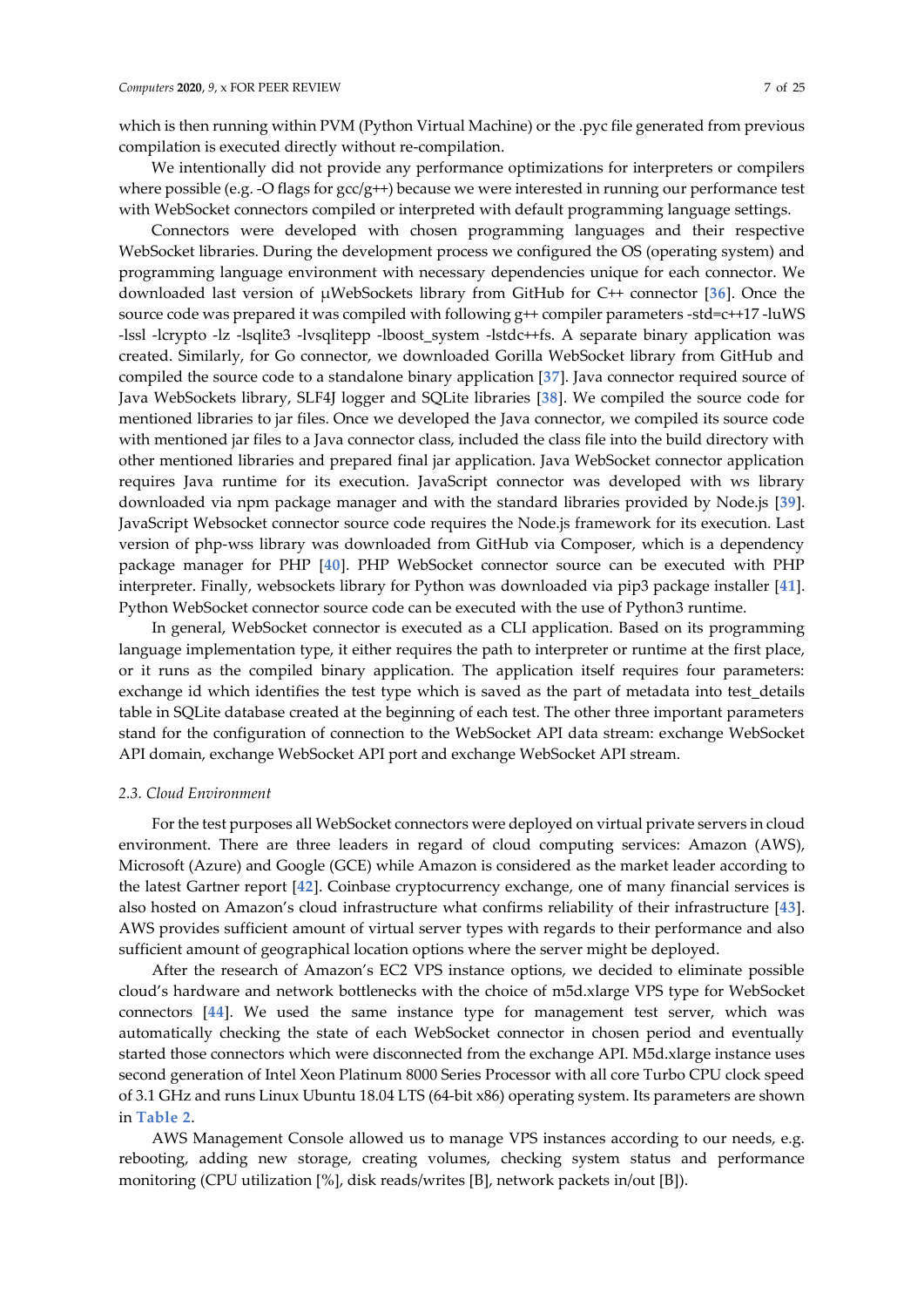<span id="page-8-0"></span>

| Model                   | <b>vCPU</b> | Memory<br>(GiB) | Instance<br><b>Storage</b><br>(GiB) | <b>Network</b><br>Bandwidth<br>(Gbps) | EBS<br>Bandwidth<br>(Mbps) |
|-------------------------|-------------|-----------------|-------------------------------------|---------------------------------------|----------------------------|
| m <sub>5</sub> d.xlarge |             | 16              | 150 NVMe SSD                        | Up to $10$                            | Up to $4,750$              |

**Table 2.** Amazon AWS EC2 VPS instance parameters.

There are studies which observed positive linear correlation between distance of datacenters and response times [**[45](#page-24-14)**]. Therefore, institutional algorithmic traders use colocation services and place their automated trading applications as close as possible within the exchange's datacenter [**[46](#page-24-15)**, **[47](#page-24-16)**]. However, geographical location plays a major role for reducing latency of algorithmic trades in our case we have chosen Frankfurt as a cloud location for placement of our WebSocket connectors and realization of the performance test. For our experiment the location was not important. The distance between the exchange API servers and WebSocket connectors probably caused increased latency in receiving events from exchanges. We assume it proportionally affected all WebSocket connectors which were running parallelly in the same network segment created in Frankfurt datacenter location. Comparison of absolute latency time values was not relevant to us. We tended to measure relative latency differences in receiving events from the identical WebSocket API data streams of selected exchanges across all WebSocket connector implementations.

## *2.4. Cryptocurrency Exchanges*

The most of established cryptocurrency exchanges provide their data via WebSocket API which work on notification principle. Trading application subscribes to WebSocket API and gets updates of cryptocurrency prices anytime there is an update which may happen every second or even much faster. This approach is more efficient and faster compared to REST API where a lot of GET calls must be performed in order to receive data updates.

In our case cryptocurrency exchange was a black-box we did not have control over in terms of performance. We only instrumented exchange's WebSocket API to receive required type of data. There are more than 300 cryptocurrency exchanges operating worldwide as of writing this article [**[48](#page-24-17)**]. Before we determined quantitative criteria for selection of exchanges used within out test, we picked only centralized ones and those which implement Ticker, Candlesticks/OHLCV, Order Book and Trades streams, which we consider these were able to generate as much load as possible within one connection. The other two important technical requirements were that the cryptocurrency exchange had to support WebSocket Secure protocol (WSS) and subscription to its WebSocket API data stream via handshake packet header assembly.

We used following quantitative criteria for the exchange selection. Rating assigned by TokenInsight analyst company while one of the criteria was that the overall mark must not be worse than B. B mark means good risk control ability, possibility of a few abnormal risk and regular user ecological operation. BB and A marks stand for even more stable exchange systems [**[49](#page-24-18)**]. The next selection criterion was that the exchange had at least 1 billion USD reported trading volume in the last 30 days (data reviewed 26.7.2020) what can be used for the assumption of sufficient event flow pushed to the WebSocket connector [**[50](#page-24-19)**]. The legitimacy of reported cryptocurrency exchange trading volume is the last important criterion while the exchange had to have the minimum total score of 3 (score 5 means most accurate reported trading volume, 1 means inaccurate reported trading volume) [**[51](#page-24-20)**]. **[Table 3](#page-9-0)** also includes number of markets which is not recognized as an exchange selection criterion but it directly determines the theoretical number of data streams (and markets combinations within one stream) the WebSocket connector is able to subscribe to.

For our test we decided to use three cryptocurrency exchanges which provide their data through WebSocket API for our WebSocket connector. We used those which differ in trading volume and number of markets as much as possible. That was meant to be able to derive general results of WebSocket protocol performance in chosen programming languages without possibility of arguing that results gained for various WebSocket protocol libraries using exactly one exchange would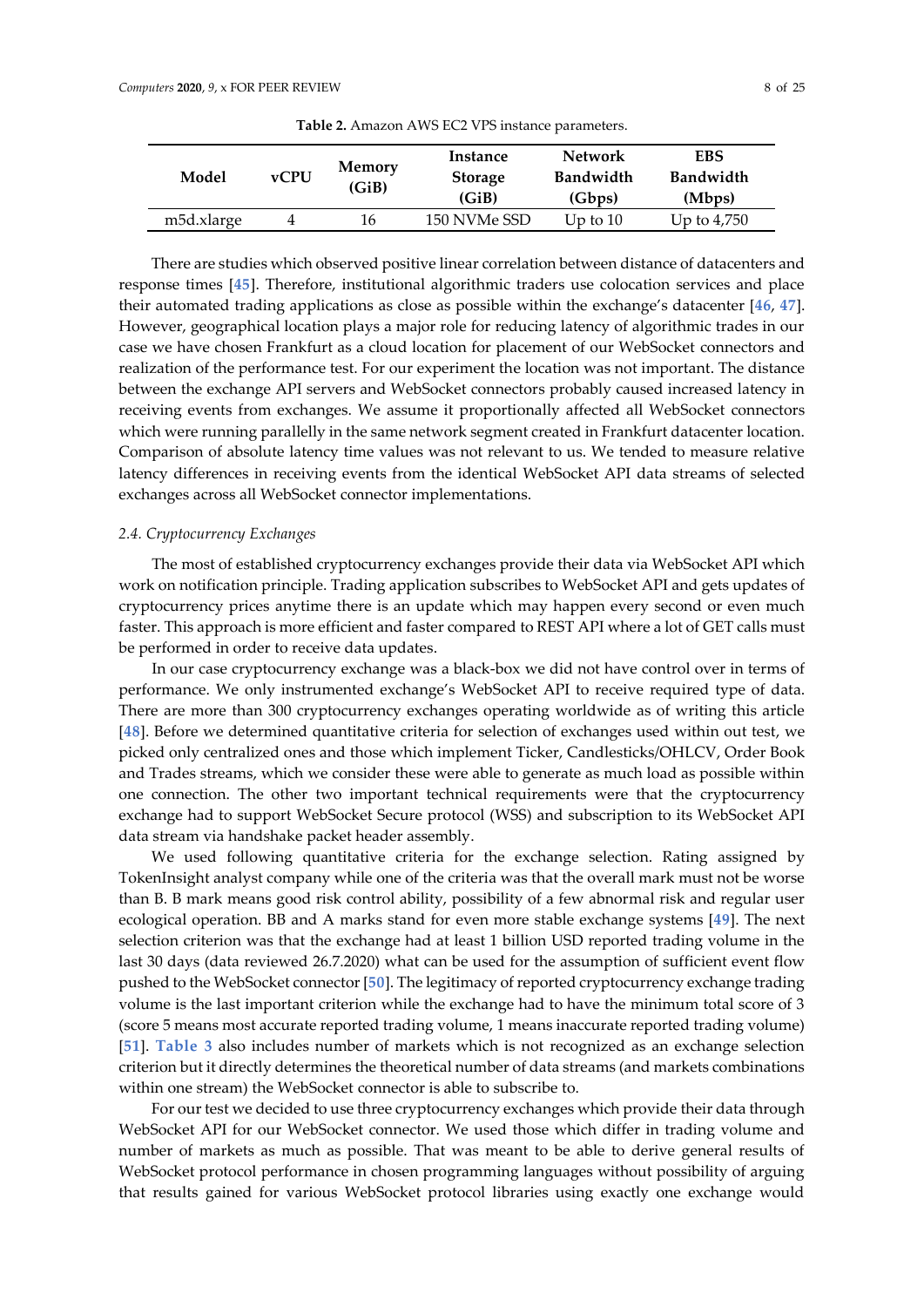<span id="page-9-0"></span>

| Binance, Bithumb and Gemini [52–54].                                               |  |
|------------------------------------------------------------------------------------|--|
| Table 3. Cryptocurrency exchanges used for receiving data via their WebSocket API. |  |

eventually completely differ for another exchange. Final sample of exchanges is composed of

| Cryptocurrency<br>Exchange | TokenInsight<br>Rating | <b>Trading Volume</b><br>$(USD/30 \text{ days})$ | <b>Trading Volume</b><br><b>Legitimacy Score</b> | Number of<br><b>Markets</b> |
|----------------------------|------------------------|--------------------------------------------------|--------------------------------------------------|-----------------------------|
| <b>Binance</b>             |                        | 85.64B                                           |                                                  | 653                         |
| Bithumb                    |                        | 9.31B                                            | 3.5                                              | 105                         |
| Gemini                     | ΒB                     | 1.02B                                            |                                                  | דר                          |

After choosing out exchanges, we tested instrumentation settings for their WebSocket APIs. For each exchange we downloaded the list of supported symbols via REST API and transformed it into WebSocket API query for a particular data stream. We tested combinations of data streams (e.g. Ticker, Candlesticks/OHLCV, Order Book and Trades etc.) for chosen exchanges and we selected those from which we received maximum amount of data to be able to utilize the exchange up to its limits within one connection. In case two or more streams gave as similar amount of data, we preferred the one with real-time update speed over those with 100ms or 1000ms update speed. **[Table](#page-9-1)  [4](#page-9-1)** shows the specification of data streams to which each of six WebSocket connectors was connected to for the duration of the performance test.

**Table 4.** Specification of cryptocurrency exchange WebSocket API data stream types.

<span id="page-9-1"></span>

| WebSocket API<br>Cryptocurrency |                        | WebSocket Data     | Data Stream         |
|---------------------------------|------------------------|--------------------|---------------------|
| Exchange                        | Endpoint               | <b>Stream Type</b> | <b>Update Speed</b> |
| <b>Binance</b>                  | stream.binance.com     | <b>TRADE</b>       | Real-time           |
| Bithumb                         | global-api.bithumb.pro | <b>ORDERBOOK</b>   | Real-time           |
| Gemini                          | api.gemini.com         | <b>MARKETDATA</b>  | Real-time           |

**[Figure 4](#page-9-2)** shows example of event payloads received from cryptocurrency exchanges involved in WebSocket protocol performance test. These events (the event type of message) were pushed by WebSocket APIs to connectors most frequently. The other types of events (open, error and close) were also present in the test but their count was insignificant.



<span id="page-9-2"></span>**Figure 4.** Example of event payloads received from WebSocket API data streams in JSON format: (**a**) Binance Trade event; (**b**) Bithumb Order Book event; (**c**) Gemini Market Data event.

#### *2.5. Test Methodology*

There are several studies which examine performance of WebSocket protocol. They are primarily focused on measuring concurrency number, data flow, connections and resource occupancy in laboratory environment where the server and client are built for this purpose. One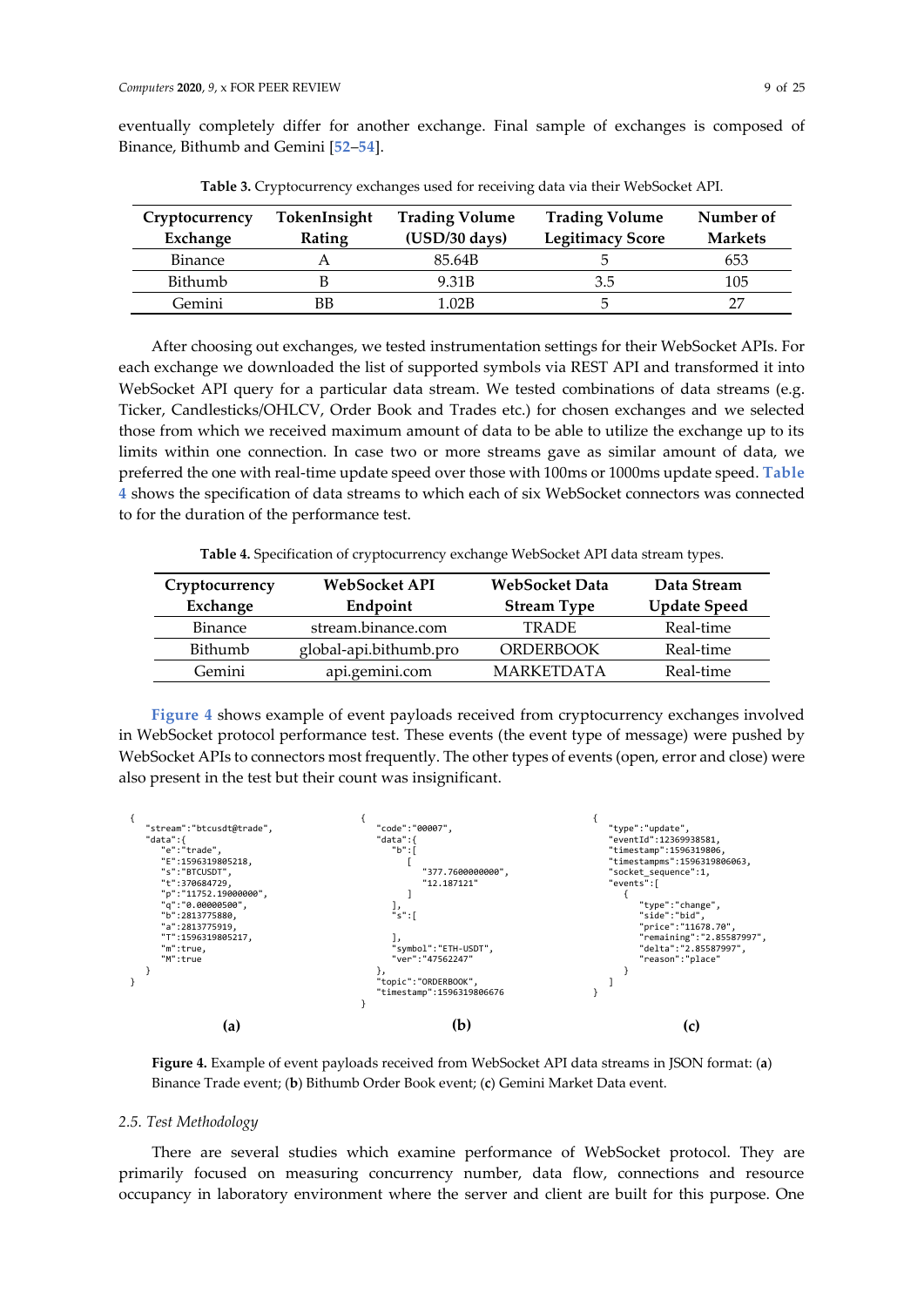study considers 100kB as a large event in size for flow test which is relevant to us, while differences in performance of various Java frameworks were measured for events ranging from 1kB to 100kB in their sizes [**[23](#page-23-8)**]. This study did not consider differences of various programming languages and did not discuss duration of test performed. There is also a paper which focuses on measuring data transmission performance of files of different image formats using WebSocket protocol running the test for 20 seconds only in laboratory environment [**[21](#page-23-6)**].

We aimed to push the border of not only mentioned studies especially for flow test with measuring performance of WebSocket protocol implementations in different programming languages in real-world conditions connected to cryptocurrency exchange APIs for extended period of time. The sufficient performance test time is generally considered one or two days [**[55](#page-24-23)**], while we decided to run the test for 100 hours (more than 4 days). We started our test on August 1st 2020 at 0:00 CET and stopped it on August 4th 2020 at 4:00 CET. Scenario parameters are shown in **[Table 5](#page-10-0)**.

<span id="page-10-0"></span>

| <b>Scenario ID</b> | Cryptocurrency<br>Exchange | WebSocket Data<br><b>Stream Type</b> | Markets<br>Count | Workload | Duration<br>(hrs.) |
|--------------------|----------------------------|--------------------------------------|------------------|----------|--------------------|
|                    | <b>Binance</b>             | <b>TRADE</b>                         | 628              | High     | 100                |
|                    | Bithumb                    | <b>ORDERBOOK</b>                     | 157              | High     | 100                |
|                    | Gemini                     | <b>MARKETDATA</b>                    |                  | High     | 100                |

**Table 5.** Performance test scenario parameters.

To get the sufficient amount of data for our further analysis of events latency we connected each of our six connectors (written in C++, Go, Java, JavaScript, PHP and Python) to three chosen cryptocurrency exchange WebSocket APIs (Binance, Bithumb and Gemini) while the exchanges were instrumented to send the maximum amount of real-time data from their data streams to connectors. Each connector resided on one virtual server. General infrastructure scheme for performance test is presented in **[Figure](#page-10-1) 5**.

To achieve accurate and effective results, we followed one-factor-at-a-time experiment principle for our test scenario [**[56](#page-24-24)**]. We explicitly focused on measuring the event latency which represents the time it took the event sent by the cryptocurrency exchange to come to and be received by the WebSocket connector.



<span id="page-10-1"></span>**Figure 5.** Performance test infrastructure scheme.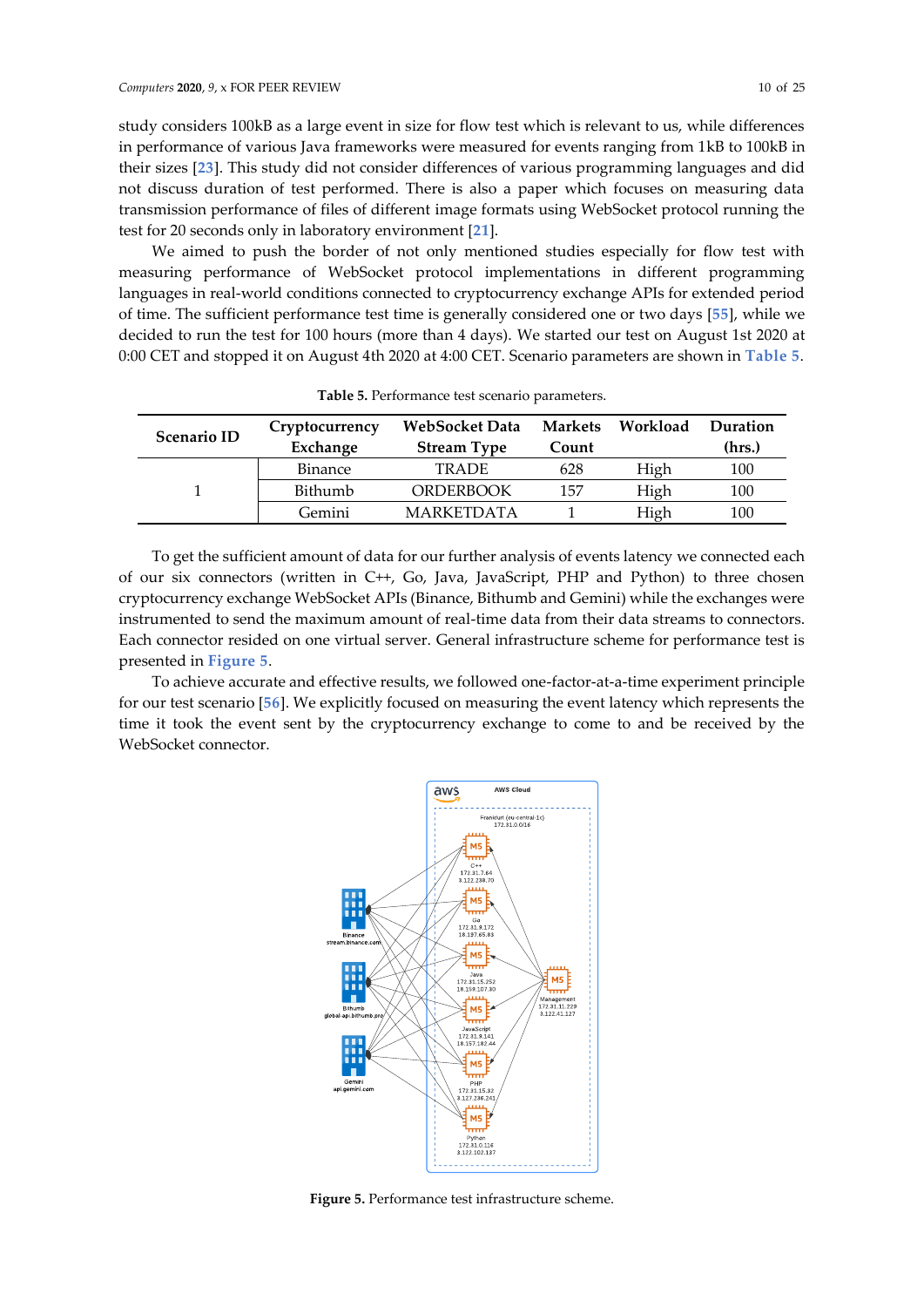Virtual servers were placed in private network segment 172.31.0.0/16 in Frankfurt eu-central-1c location in Amazon AWS cloud. Each server was assigned its own public IP address. Hardware and OS layer configuration were identical for all servers (detailed information is described in **[Chapter](#page-7-0)  [2.3](#page-7-0)**). WebSocket connector application dependencies were installed and configured separately for each programming language implementation. We generated one SSH key pair for all servers so that we were able to manage them comfortably from either management server for the test purpose or from our local computer residing in Prague. Based on the fact that servers were placed in one private network segment, they were all interconnected.

The next step was the installation and configuration of NTP daemon to preserve identical time on all servers. Four servers provided by the NTP Pool Project network time distribution service – [0- 3].pool.ntp.org – were used to synchronize the local time on test servers.

WebSocket connectors were intensively tested to verify that they work properly with no runtime errors and that they are ready for the test.

The last activity before starting the test was creating two shell scripts (management and exit script) and configuring cron daemon. First script was aimed to start and manage the WebSocket connectors automatically during the test and the second to stop all WebSocket connectors at the end of the test. First script was created in a way that it instruments each connector to connect to Binance, Bithumb or Gemini exchange. The connector startup procedure was as follows. The management script running on management server started the connector with appropriate WebSocket API data stream instrumentation in Linux screen virtual terminal on the test server. Three instances of WebSocket connector, each connected to the particular exchange, were created in connector server which was dedicated to the connector written in particular programming language. This was done for all six connector servers at the same time.

Cron daemon was configured on management server to execute the management script for each test (connector – exchange) regularly every 10 seconds. Management script verified whether the test is still running. When the script detected that the test is stopped for some reason (e.g. exchange closed the connection) the script started the test again so that the connector continued receiving messages from the exchange.

At the end of the test cron daemon was stopped manually on management server to prevent restarting the tests again. The second – exit script – was executed from management server to stop all running connectors correctly on WebSocket connector servers. Several SQLite databases containing events received from exchanges and their appropriate timestamps indicating the time when they were received by the connector were created as the raw data outcome of the performance test.

#### <span id="page-11-0"></span>**3. Results**

In this section, we summarize the results obtained during performance testing of WebSocket protocol implementation in chosen programming languages. We provide detailed description of data transformation procedure and data sets cleaning which was required for accurate calculations. Further we analyze the performance test results. The chapter ends with the comparison of WebSocket protocol implementations within chosen programming languages and their absolute placement with respect to each other.

## *3.1. Test Summary*

The performance of WebSocket protocol implementations in referential libraries of six programming languages was tested experimentally from the cloud environment with the use of WebSocket connectors. The connectors were receiving events from cryptocurrency exchanges for 100 hours. The WebSocket API data streams were instrumented to provide the maximum possible workloads for WebSocket connectors. We obtained SQLite databases which contain raw exchange events received by connectors and timestamps referring to the time when the events were received. Based on these database records, we were able to calculate the latency of each event which was parallelly pushed by the exchange to each subscribed connector. Subsequently, it was possible to evaluate the difference between latencies for each WebSocket library/programming language. The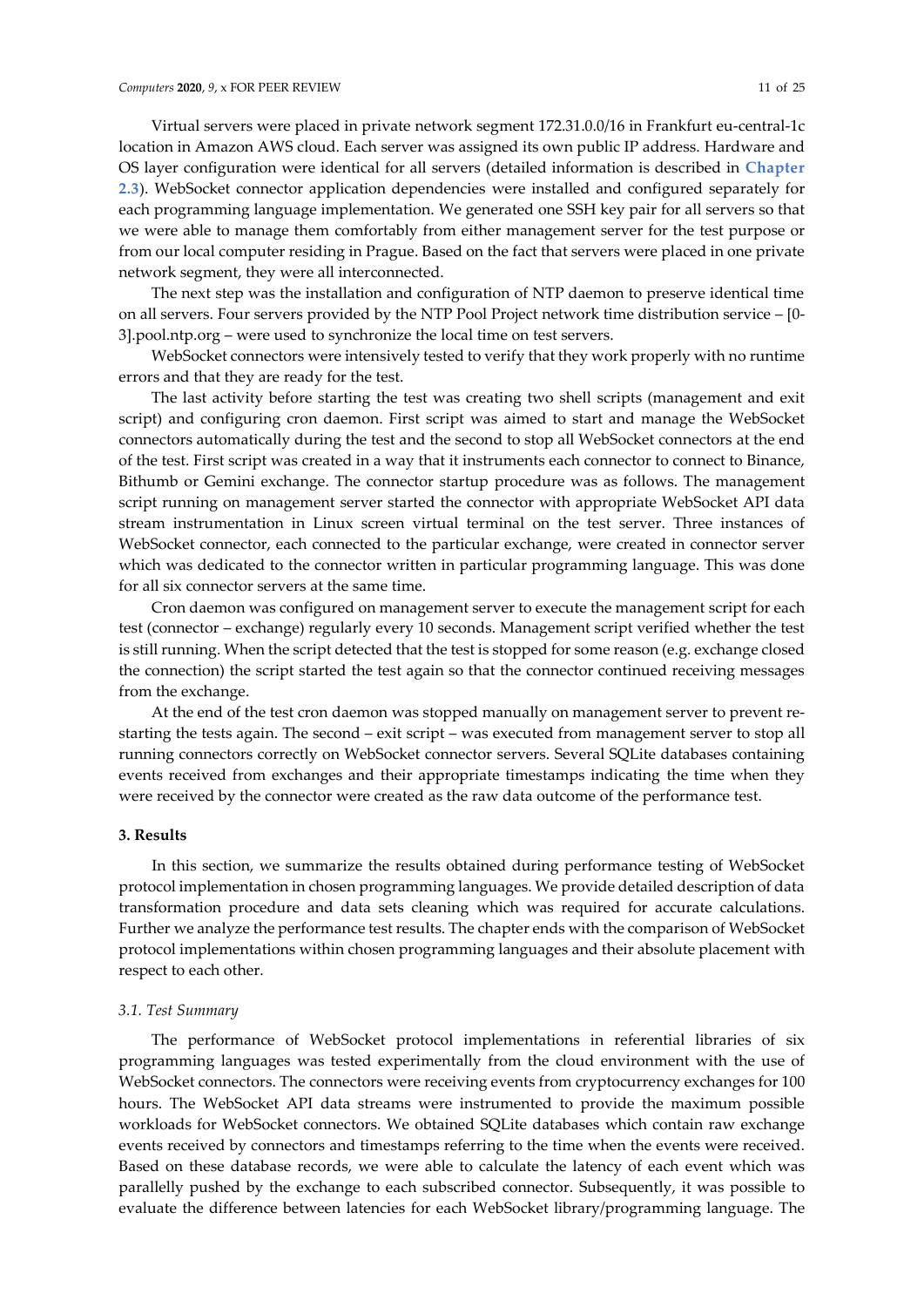results which are discussed further correlate with similar programming languages research which used comparable performance testing methods.

After the test was completed, we verified the presence of data in each generated SQLite database. We prepared introductory overview of how the test ran. **[Table 6](#page-12-0)** shows how many messages in total were pushed from particular cryptocurrency exchange API to all WebSocket connectors and how many messages in total were pushed by the particular API to all connectors per one minute and per one second.

| Cryptocurrency<br>Exchange | <b>Messages</b><br>Count | <b>Messages</b><br>per 1 min. | <b>Messages</b><br>per 1 sec. |
|----------------------------|--------------------------|-------------------------------|-------------------------------|
| <b>Binance</b>             | 206.982.664              | 34.497                        | 575                           |
| Bithumb                    | 235.393.476              | 39.232                        | 654                           |
| Gemini                     | 92.833.799               | 15.472                        | 258                           |

<span id="page-12-0"></span>**Table 6.** Total count of messages and message throughput from cryptocurrency exchange WebSocket APIs to all WebSocket connectors.

<span id="page-12-1"></span>**[Table 7](#page-12-1)** shows how many messages were approximately pushed from particular cryptocurrency exchange API to one WebSocket connector and how many messages were approximately pushed by the particular API to one connector per one minute and per one second.

**Table 7.** Total count of messages and message throughput from cryptocurrency exchange WebSocket APIs to one WebSocket connector in average.

| Cryptocurrency | <b>Messages</b> | <b>Messages</b> | <b>Messages</b> |
|----------------|-----------------|-----------------|-----------------|
| Exchange       | Count           | per 1 min.      | per 1 sec.      |
| <b>Binance</b> | 34.497.111      | 5.750           | 96              |
| Bithumb        | 39.232.246      | 6.539           | 109             |
| Gemini         | 15.472.300      | 2.579           | 43              |

In general, more than 0.5 billion messages were received from all exchange APIs by WebSocket connectors in total what equals to 120GB in terms of saved file system data. The minimal size of the event received by the connector during the test was 124B, while the maximal event size was 805kB.

## *3.2. Data Transformation*

Based on the asynchronous nature of the whole performance test, when particular tests were started and re-started automatically by the shell management script from cron daemon, there was suspicion that there are events which were not received by all connectors equally from the exchange. This could happen when exchange's WebSocket API terminated the connector connection. Therefore, before we started with detailed analysis of performance of WebSocket protocol implementations in various programming languages, we had to filter out such events.

In the first phase, we developed a PHP script which transformed data from SQLite databases created during the test into one central MySQL database used for further data analysis. We have chosen MariaDB (open source version of MySQL RDBMS) with TokuDB as a storage engine because it is designed for high performance on write-intensive workloads which is achieved with Fractal Tree indexing. Additionally, TokuDB supports up to 25x data compression, hot schema changes, hot index creation and hot table columns modifications [**[57](#page-25-0)**]. These features helped us to speed up database schema development, database operations during data transformation, data analysis and physically minimize the overall size of collected data.

Generic MySQL table structure for test data is shown in **[Figure](#page-13-0) 6**. Eighteen tables were created while each table stored data from the particular exchange (variable <exchange\_id>) received by WebSocket connector developed with specific programming language (variable <websocket\_connector\_id>).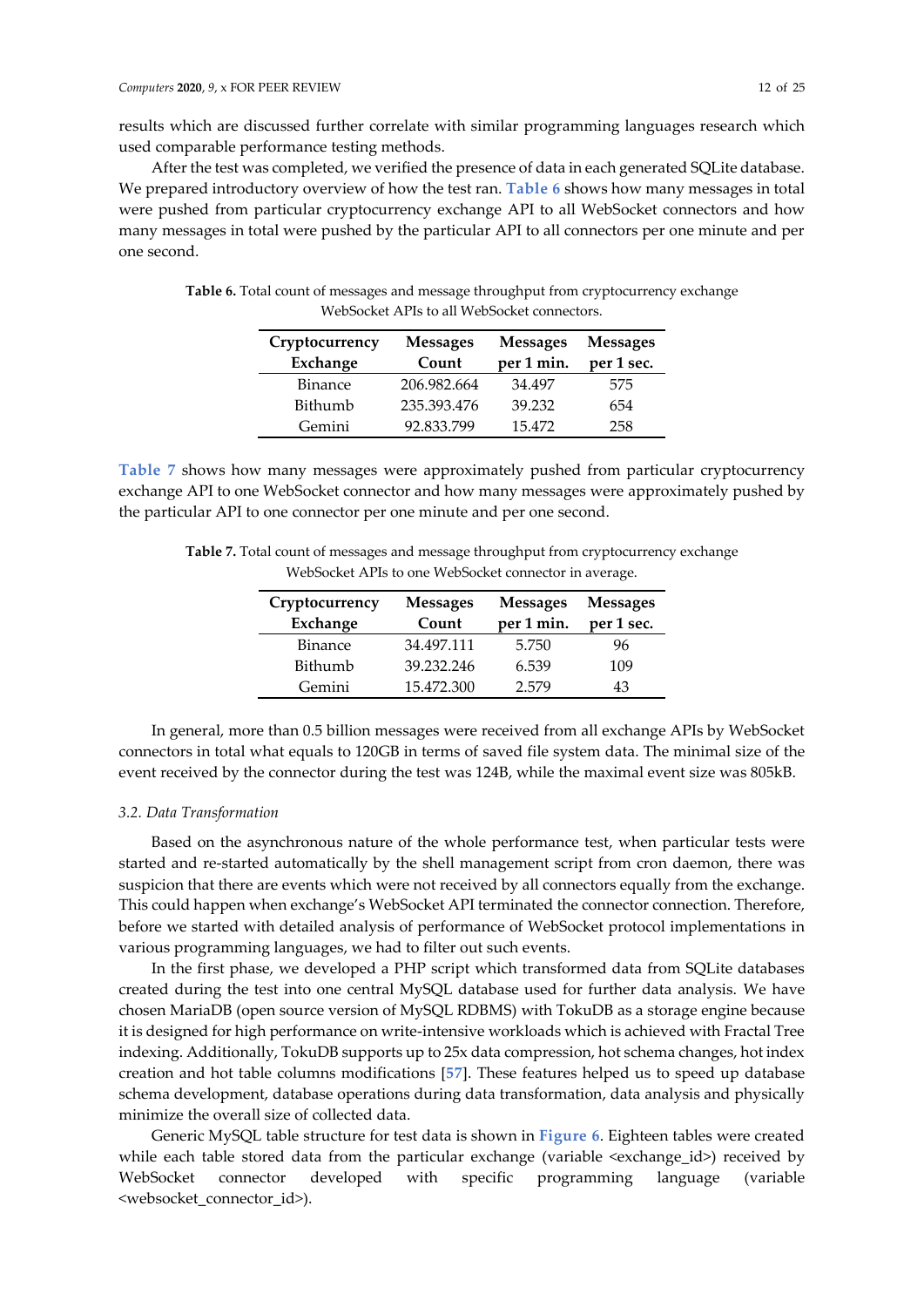-- MySQL dump 10.16 Distrib 10.1.44-MariaDB, for debian-linux-gnu (x86\_64) -- -- Host: localhost Database: wsc -- ------------------------------------------------------ -- Server version 10.1.44-MariaDB-0ubuntu0.18.04.1 -- -- Table structure for table `events <exchange\_id> <websocket\_connector\_id>` -- DROP TABLE IF EXISTS `events\_*<exchange\_id>*\_*<websocket\_connector\_id>*`; /\*!40101 SET @saved cs client = @@character set client \*/;  $/*!40101$  SET character\_set\_client = utf8  $*/;$ CREATE TABLE `events\_*<exchange\_id>*\_*<websocket\_connector\_id>*` ( `event\_id` bigint(20) NOT NULL AUTO\_INCREMENT, `datetime\_received` bigint(20) NOT NULL, `event` mediumtext NOT NULL, `event\_hash` varchar(32) DEFAULT NULL, `datetime\_event` bigint(20) DEFAULT NULL, `datetime\_diff` int(11) DEFAULT NULL, PRIMARY KEY ('event id'), UNIQUE KEY `ev\_hash\_uq\_idx` (`event\_hash`) ) ENGINE=TokuDB DEFAULT CHARSET=utf8mb4; /\*!40101 SET character set client = @saved cs client \*/;

**Figure 6.** Generic MySQL table structure for test data.

<span id="page-13-0"></span>PHP script took each SQLite database as input, read specified number of rows in a while loop, excluded those rows which did not contain string pattern that corresponded with expected event type using regular expression. For each relevant row taken from SQLite database, the script parsed the time when the event was sent by the exchange's WebSocket API to the connector from the event payload. Then the script calculated the time difference between parsed time and the time when the connector received the event by subtracting these two values. Moreover, the script calculated MD5 hash for the event payload for the purpose of further data transformation. Such data prepared by the script was inserted into MySQL database within a SQL transaction. This data cleaning procedure helped us to filter out events which were not relevant for our test because they did not contain timestamp value referring to time when the event was pushed from exchange's WebSocket API to WebSocket connector (e.g. open and close events). At the same time, we applied MD5 hash function to each record in event table so that we could continue with data cleaning.

MD5 algorithm for creation of a hash string for event record was chosen because of its speed in regard to the need to generate the hash for more than 0.5 billion events. MD5 outperforms other hashing algorithms like SHA-1, SHA-256 or SHA-512 in terms of speed [**[58](#page-25-1)**]. Despite it is generally known that MD5 vulnerabilities were discovered, probability of producing collisions in which two different messages have the same hash values is extremely low in reality. Collisions occur mainly as a result of prepared attack [**[59](#page-25-2)**].

The second phase involved data cleaning based on prepared MD5 hashes. In the database, there were events which were not received from particular exchange by all connectors equally during the test. This happened when one connector connection was closed by the API. Shell management script started the closed connection again within maximum of 10 seconds in such cases. During this small downtime of one connector the other connectors were still receiving events and storing the information when each event was received. These messages had to be cleared so that we could compare the difference between the time when the event was sent byt the exchange's WebSocket API and the time when the event was received by the connector for those events which were received by all six connectors only.

We created three new tables (binance\_event\_hash, bithumb\_event\_hash, gemini\_event\_hash) in MySQL database using inner join SQL statement for all connectors (all programming languages) that were connected to particular exchange. The statement is presented in **[Figure 7](#page-14-0)**. Each of new tables represented unique set of MD5 hashes referring to events that were relevant for data analysis.

> CREATE TABLE *<exchange\_id>*\_event\_hash AS SELECT a.event\_hash FROM events <exchange\_id> <websocket\_connector\_id1> a INNER JOIN events\_*<exchange\_id>*\_*<websocket\_connector\_id2>* b ON b.event hash = a.event hash INNER JOIN events\_*<exchange\_id>*\_*<websocket\_connector\_id3>* c ON c.event\_hash = b.event\_hash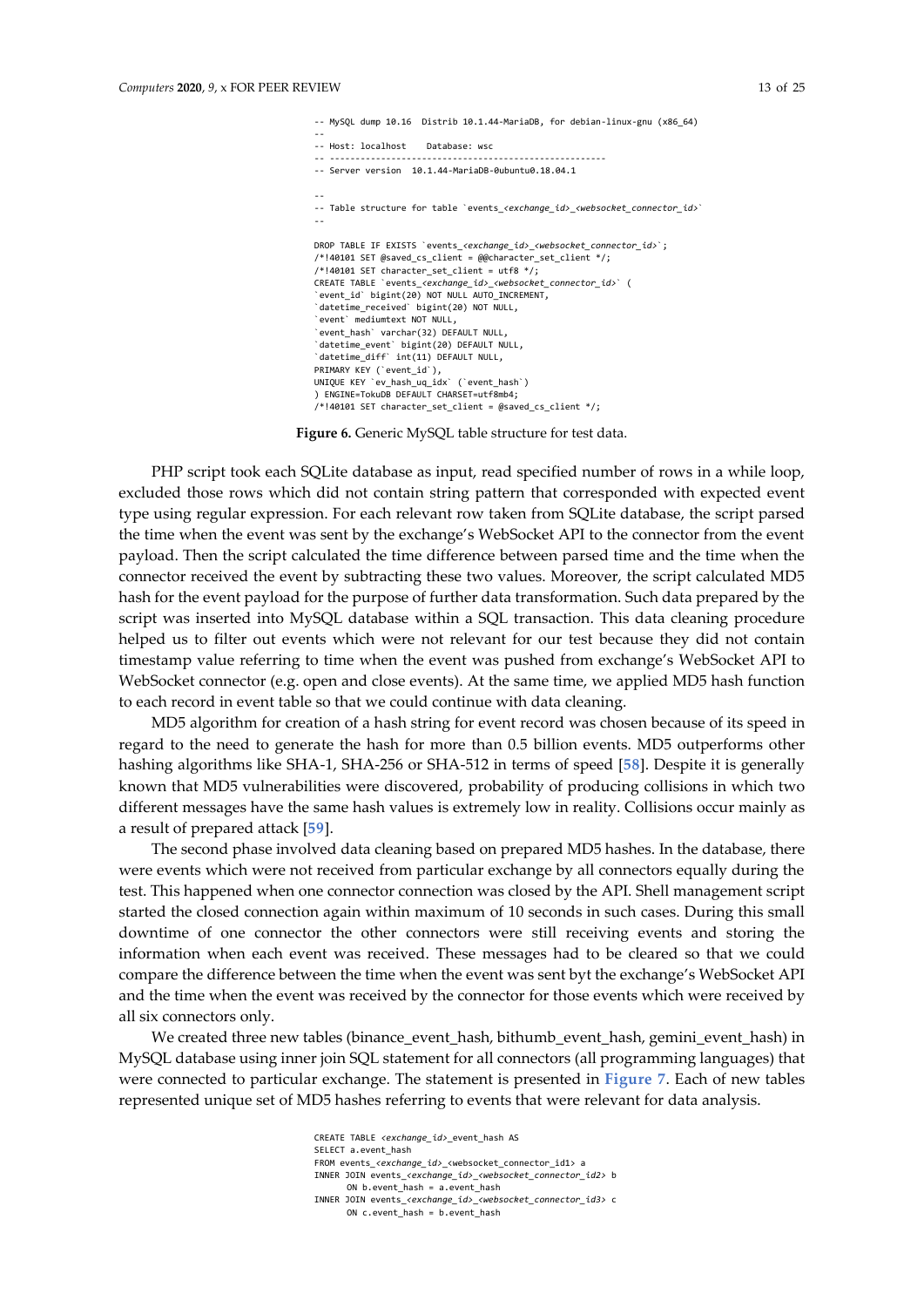INNER JOIN events\_*<exchange\_id>*\_*<websocket\_connector\_id4>* d ON d.event\_hash = c.event\_hash INNER JOIN events\_*<exchange\_id>*\_*<websocket\_connector\_id5>* e ON e.event hash =  $d$ .event hash INNER JOIN events\_*<exchange\_id>*\_*<websocket\_connector\_id6>* f ON  $f.$ event hash = e.event hash; ALTER TABLE *<exchange\_id>*\_event\_hash ADD CONSTRAINT *<exchange\_id>*\_hash\_uq\_idx UNIQUE KEY (event\_hash);

<span id="page-14-0"></span>**Figure 7.** Generic MySQL table structure for storing relevant MD5 hashes for particular exchange.

Irrelevant events had to be cleared from data tables according to MD5 hashes stored in new tables. SQL statements for the delete operation are presented in **[Figure 8](#page-14-1)**.

> DELETE FROM events\_*<exchange\_id>*\_*<websocket\_connector\_id>* WHERE event\_hash NOT IN (SELECT event\_hash FROM *<exchange* id> event hash);

**Figure 8.** Generic SQL statement used to delete irrelevant events within data tables.

<span id="page-14-1"></span>At the end of data transformation procedures, the events stored in MySQL data tables events <exchange\_id> <websocket\_connector\_id> were cleared from events irrelevant for data evaluation.

#### *3.3. Data Evaluation*

Having the data cleaned and prepared for the analysis we performed basic statistical tests to discover its nature in terms of normality. We tested each numeric data set representing the difference between the time when the event was sent byt the exchange's WebSocket API and the time when the event was received by the connector using Shapiro-Wilk, D-Agostino K<sup>2</sup> and Anderson-Darling tests to evaluate whether the data sets follow Gaussian-like or non-Gaussian distribution [**[60](#page-25-3)**, **[61](#page-25-4)**]. Then we could better decide what statistical and graphical methods to use so we were be able to provide qualified explanation of test results. All three tests are implemented as statistical functions within stats module in SciPy library for Python programming language thus they can be easily implemented to check the nature of data distribution [**[62](#page-25-5)**].

Usually one normality test type provides correct result. Our data sets were unusually huge (tens of millions of records) and while we created Shapiro-Wilk test we noticed that its algorithm implementation in SciPy works correctly for data sets with number of items less than 5000 only. Therefore, we decided to test our data sets with all three mostly used normality tests implemented in SciPy. Using these tests for each of eighteen times difference data sets (column datetime diff in events\_<exchange\_id>\_<websocket\_connector\_id> table) the result was the same – the data was non-Gaussian nature. This finding indicated that data sets were skewed.

No single numeric measure is very useful for describing skewed distributions, what is usual for symmetric distributions. We applied "the five-number summary" which consists of median (Q2), the quartiles Q1 and Q3, and the smallest and largest individual observations – altogether minimum, Q1, median, Q3 and maximum. This statistical method filters out the outliers, which are values falling at least 1.5 x IQR above Q3 and below Q1. IQR is the distance between Q1 and Q3, mathematically it is a subtraction of Q1 from Q3. Five-number summary is visually incorporated within the boxplot type of graph which provides accurate insight into the data distribution. Because this type of graph is ideal for comparisons of several sets of compatible skewed data [**[63](#page-25-6)**-**[65](#page-25-7)**], we used it for representation of our performance test results.

Numerical calculations for data sets were performed by utilizing boxplot\_stats function in simple algorithm we developed for this purpose. This function belongs to cbook module of matplotlib library for Python programming language [**[66](#page-25-8)**]. Important calculations for our data sets are shown in **[Table](#page-15-0) 8** which represents five-number summary metrics for WebSocket event latencies within Binance exchange, **[Table 9](#page-15-1)** within Bithumb exchange and **[Table 10](#page-15-2)** within Gemini exchange.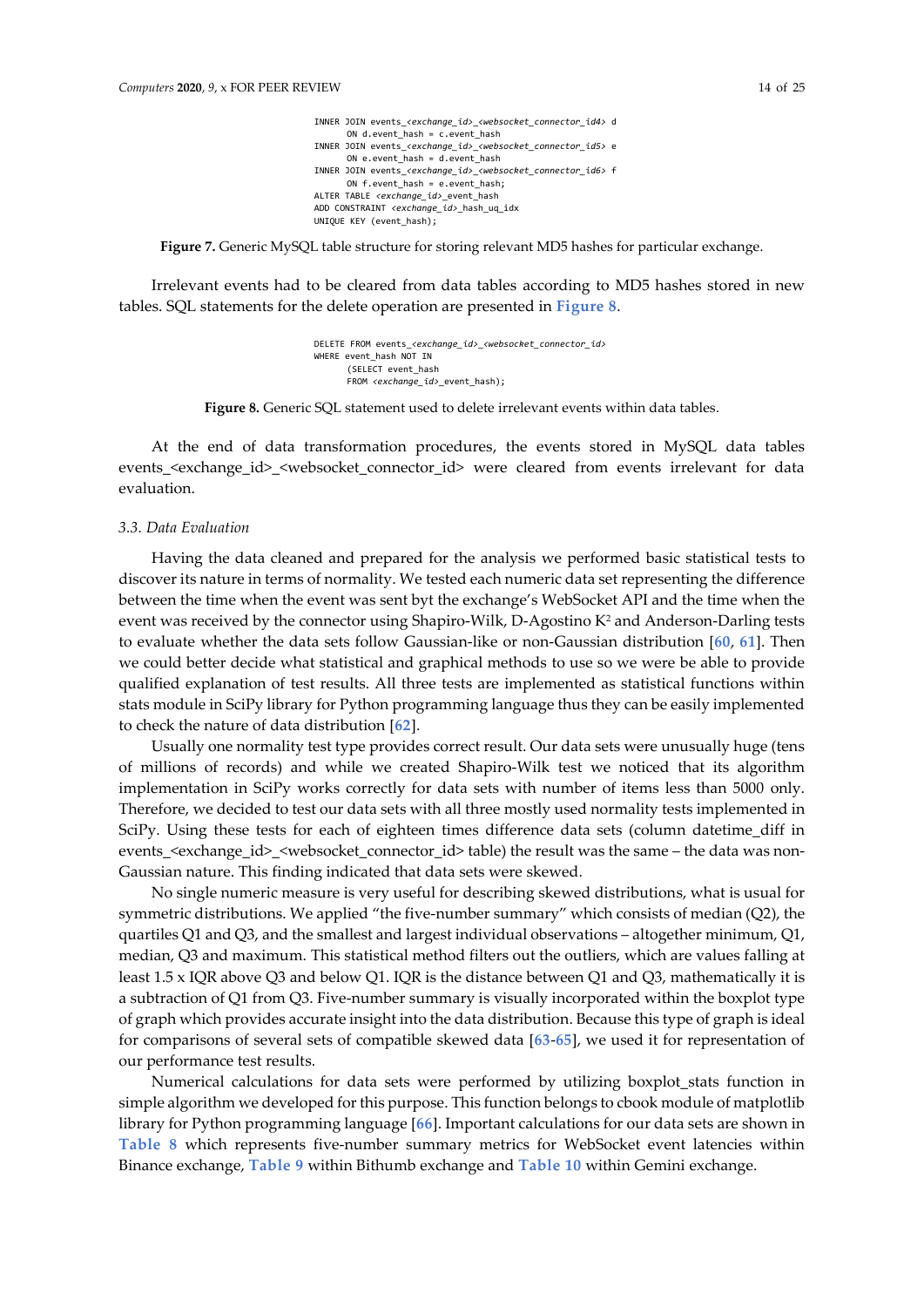<span id="page-15-0"></span>

|         | WebSocket Event Latency [ms] @ Binance Exchange |     |                  |            |                  |                  |
|---------|-------------------------------------------------|-----|------------------|------------|------------------|------------------|
| Metric  | C++                                             | Go  | lava             | JavaScript | <b>PHP</b>       | Python           |
| Maximum | 135                                             | 138 | $178 \downarrow$ | 135        | 134 $\uparrow$   | 137              |
| U3      | 126                                             | 128 | $144 \downarrow$ | $125$ 1    | 127              | 128              |
| Median  | 121 ↑                                           | 123 | $125 \downarrow$ | 121 ↑      | 123              | 124              |
| ΟI      | 120 $\uparrow$                                  | 121 | 120 ↑            | 120 ↑      | $122 \downarrow$ | $122 \downarrow$ |
| Minimum | 112 <sub>1</sub>                                | 114 | 114              | 113        | 115 J            | 114              |

**Table 8.** Five-number summary metrics for Binance WebSocket API event latencies.

Symbol  $\uparrow$  indicates the best and symbol  $\downarrow$  indicates the worst value for a metric.

**Table 9.** Five-number summary metrics for Bithumb WebSocket API event latencies.

<span id="page-15-1"></span>

|         | WebSocket Event Latency [ms] @ Bithumb Exchange |     |                  |                 |                 |                 |  |
|---------|-------------------------------------------------|-----|------------------|-----------------|-----------------|-----------------|--|
| Metric  | C++                                             | Go  | lava             | JavaScript      | <b>PHP</b>      | Python          |  |
| Maximum | 100 $\uparrow$                                  | 101 | $116 \downarrow$ | 102             | 102             | 101             |  |
| O3      | 9በ ↑                                            | 91  | 97 <sub>1</sub>  | 9በ ↑            | 92              | 91              |  |
| Median  | 86 1                                            | 87  | 88 J             | 86 <sup>†</sup> | 88 <sup>1</sup> | 86 <sup>†</sup> |  |
| Ο1      | 83                                              | 84  | 84               | 82 î            | $85 \downarrow$ | 84              |  |
| Minimum | 79                                              | 79  | 79               | 78 î            | 80 J            | 80 J            |  |

Symbol ↑ indicates the best and symbol ↓ indicates the worst value for a metric.

<span id="page-15-2"></span>

|         | WebSocket Event Latency [ms] @ Gemini Exchange |     |                  |            |            |        |
|---------|------------------------------------------------|-----|------------------|------------|------------|--------|
| Metric  | $C++$                                          | Go  | lava             | JavaScript | <b>PHP</b> | Python |
| Maximum | 146 $\uparrow$                                 | 204 | $350 \downarrow$ | 244        | 164        | 248    |
| OЗ      | 9በ 1                                           | 115 | $175 \downarrow$ | 131        | 101        | 133    |
| Median  | 61 ↑                                           | 67  | 73 J             | 68         | 66         | 67     |
| O1      | 53 î                                           | 56  | 57 J             | 55         | 57 J       | 55     |
| Minimum | 46                                             | 46  | 45 1             | 47 J       | 46         | 46     |

**Table 10.** Five-number summary metrics for Gemini WebSocket API event latencies.

Symbol ↑ indicates the best and symbol ↓ indicates the worst value for a metric.

We used seaborn for visual representation of five-number summary for each data set. Seaborn is a Python data visualization library [**[67](#page-25-9)**]. We again prepared a simple algorithm which took data sets obtained by six WebSocket connectors within a particular exchange as the input and by utilizing seaborn's boxplot function it rendered appropriate boxplot graph. **[Figure 9](#page-16-0)** shows boxplots generated for data sets which represent WebSocket event latencies belonging to programming languages and their respective WebSocket libraries. Each graph represents six boxplots that are data sets obtained by a connector within a particular exchange. Each boxplot represents approximately 15.5 to 34.5 of millions of events.

Y axis of each graph is dynamically adapted to the range between minimal and maximal value across all boxplots located inside the graph. Differences between Y axis ranges in provided graphs are logically caused by the nature of each particular exchange – its server implementation of WebSocket protocol together with internal server workloads reflecting the 30-days trading volume and number of traded pairs shown in **[Table 3](#page-9-0)**. It is necessary to emphasize that this experiment is looking for relative differences in measured values and its purpose is not to explain absolute values.

Comparison of WebSocket protocol event latency based on five-number summary with its visual representation in boxplot graphs brought interesting insight in how the latency is distributed in data sets with regards to a particular exchange. The first fact we have to mention is that there were several unexpected outliers ranging from thousands to tens of thousands of milliseconds. These outliers were present in data sets obtained within each exchange and each programming language. We did not notice any unusual utilization of server performance metrics when we searched for the cause of their occurrence. Also, the local time on all test servers was synchronized against the Internet time service.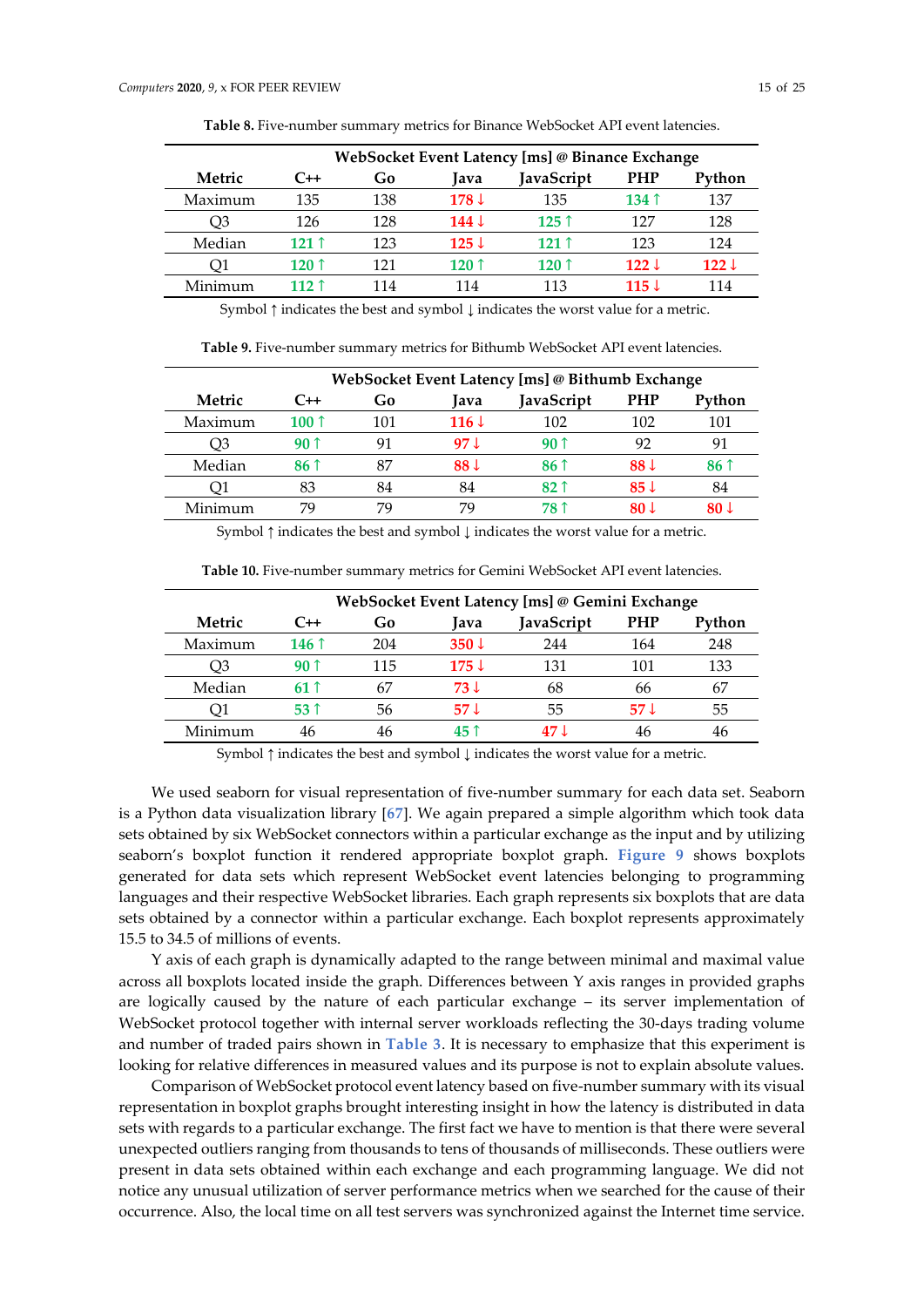Therefore, we assume that either the exchange sent the old data to the connectors or the exchanges faced significant momentary utilizations of their APIs what caused that events were occasionally sent with an extreme delay. This characteristic may be a stimulus for specific further research.



<span id="page-16-0"></span>**Figure 9.** Boxplot graphs representing five-number summary for event latency data sets belonging to chosen programming languages and their respective libraries. Graphs represent event latencies in relation to: (**a**) Binance exchange; (**b**) Bithumb exchange; (**c**) Gemini exchange.

Looking at all graphs present in **[Figure 9](#page-16-0)**, the most distinct observation is, that Java together with its implementation of WebSocket protocol in Java WebSockets library had the worst performance. Not only its maximum value is much higher than maximum values of other languages, but also IQR where 50% of all values from the data set fall, is approximately two times as long as the IQR length within the rest of languages. Interesting fact is, that minimum and Q1 values do not deviate much from values of other languages. This observation indicates that implementation of WebSocket protocol in Java WebSockets library is probably not optimized for higher event workloads with event throughput up to 109 events per second ranging between 124B and 805kB. On the other side, there is  $C^{++}$  implementation with  $\mu$ WebSockets library which reached the best results for most of five-number summary metrics. Especially, C++ reached the lowest median. It indicates that C++ was the fastest language in receiving the total 50% of events sent by all three exchanges. Based on the data presented with Table 8-10 the other performant language is JavaScript with its ws library and Node.js runtime. The latency of events was approximately equal to C++ within tests running with Binance and Bithumb exchanges, while it showed slightly worse results with Gemini exchange. Despite there are small recognizable differences in results for the remaining three languages and their respective libraries – Go with Gorilla WebSocket, PHP with php-wss and Python with websockets – it was difficult to evaluate it visually. Therefore, we employed very simple scoring model which helped us to determine the exact order of programming languages and their libraries in terms of WebSocket protocol performance.

We assigned a number to each value present in **[Table 8](#page-15-0)**-**[10](#page-15-2)** representing how good or bad the value is compared to other values within the same metric. The number assigned to each metric value was ranging from 6 (the best – assigned to lowest metric value which represented lowest event latency) to 1 (the worst – assigned to highest metric value which represented highest event latency). In case there were two similar values for various programming languages within the same metric, those two values were assigned the same score and the next value in sequence was assigned the score subtracted by the number of times the previous value occurred. Generic formula used for calculation of metric score per programming language:

=ROUND((SUM*(<MetricIdValue@LangId@Binance>*;

*<MetricIdValue@LangId@Bithumb>*;

*<MetricIdValue@LangId@Gemini>*)/3);2),

(1)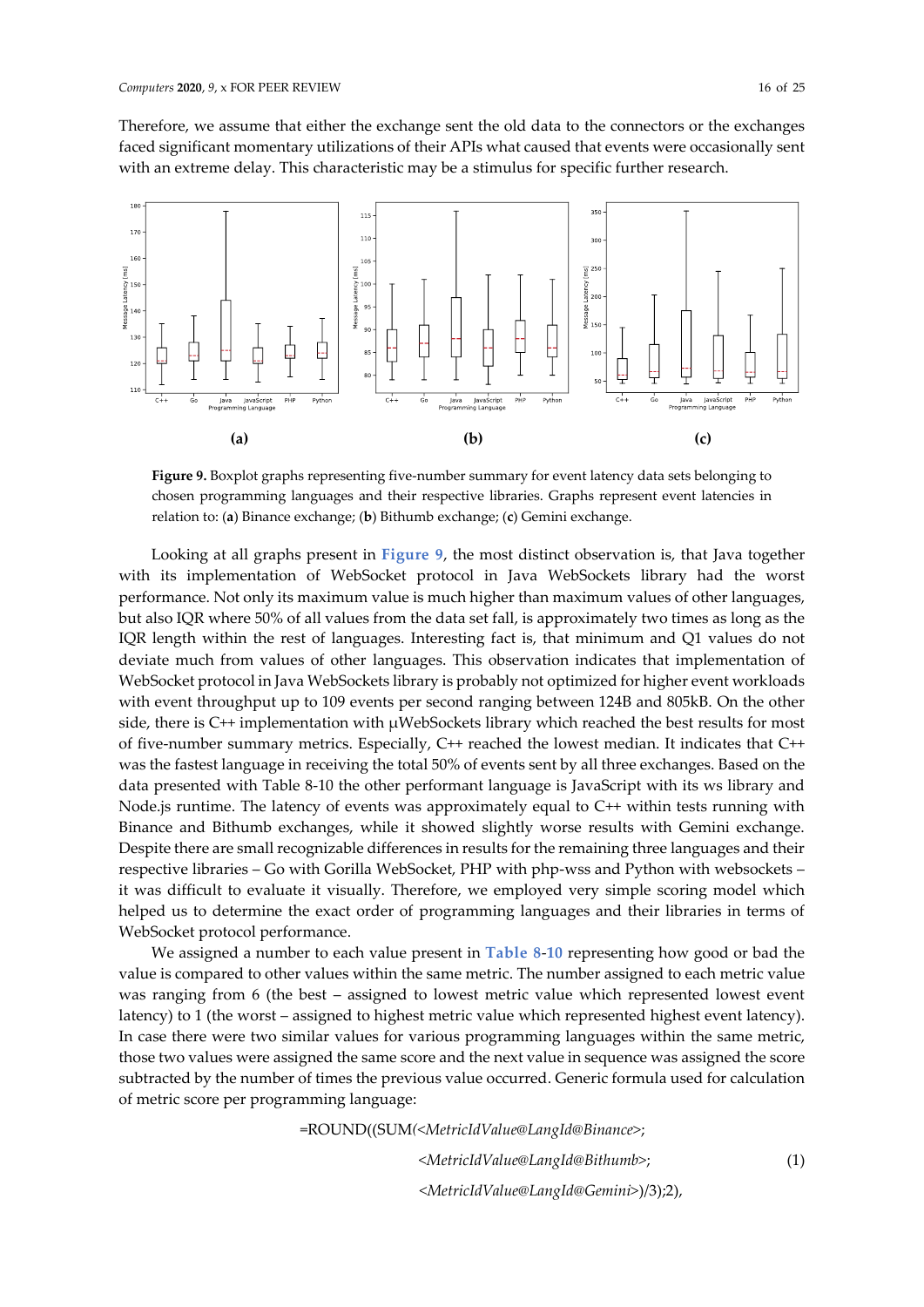<span id="page-17-0"></span>With this method we calculated the score for each metric type aggregated across all three exchanges within a particular programming language. Score results are shown in **[Table 11](#page-17-0)** and their visual representation is shown in **[Figure 10](#page-17-1)**. The highest the score, the better the result.

|         |       | Metric Score @ All Exchanges |      |            |            |        |
|---------|-------|------------------------------|------|------------|------------|--------|
| Metric  | $C++$ | Go                           | lava | JavaScript | <b>PHP</b> | Python |
| Maximum | 5.67  | 3.67                         | 1.00 | 3.67       | 4.67       | 3.33   |
| - )3    | 5.67  | 3.67                         | 1.00 | 5.00       | 3.67       | 3.00   |
| Median  | 6.00  | 3.67                         | 1.33 | 4.67       | 3.67       | 4.00   |
| ΟI      | 5.67  | 3.33                         | 4.00 | 5.67       | 1.67       | 3.67   |
| Minimum | 5.33  | 4.67                         | 5.00 | 4.00       | 2.67       | 3.67   |

**Table 11.** Comparison of metric scores within each programming language.

Having the scores of metrics in relation with each programming language, we could perform second calculation to determine the final placement of each tested programming language. We calculated a sum of scores per programming language from **[Table](#page-17-0) 11** and subtracted the sum with the numer of metrics as shown in formula:

=ROUND((SUM(*<MaximumMetricScore@LangId >*;

*<Q3MetricScore@LangId >*;

*<MedianMetricScore@LangId>*,

*<Q1MetricScore@LangId>*;

*<MinimumMetricScore@LangId>*)/5);2)



**Figure 10.** Metric scores within each programming language.

<span id="page-17-1"></span>We calculated the final score for each programming language involved in performance test of WebSocket protocol as shown in **[Table 12](#page-17-2)**. The highest the score, the better the result. The final placement of programming languages is shown in **[Figure 11](#page-18-1)**.

<span id="page-17-2"></span>**Table 12.** Final score of programming languages involved in WebSocket protocol performance test.

|                    |      | 0ت   | ava  | JavaScript | PHP<br>.   | $v$ <sub>v</sub> thon |
|--------------------|------|------|------|------------|------------|-----------------------|
| $Fina1$ .<br>score | J.V. | 3.80 | 2.47 | 4.60       | ח ה<br>◡.∠ | 2 במ<br>◡.◡◡          |

(2)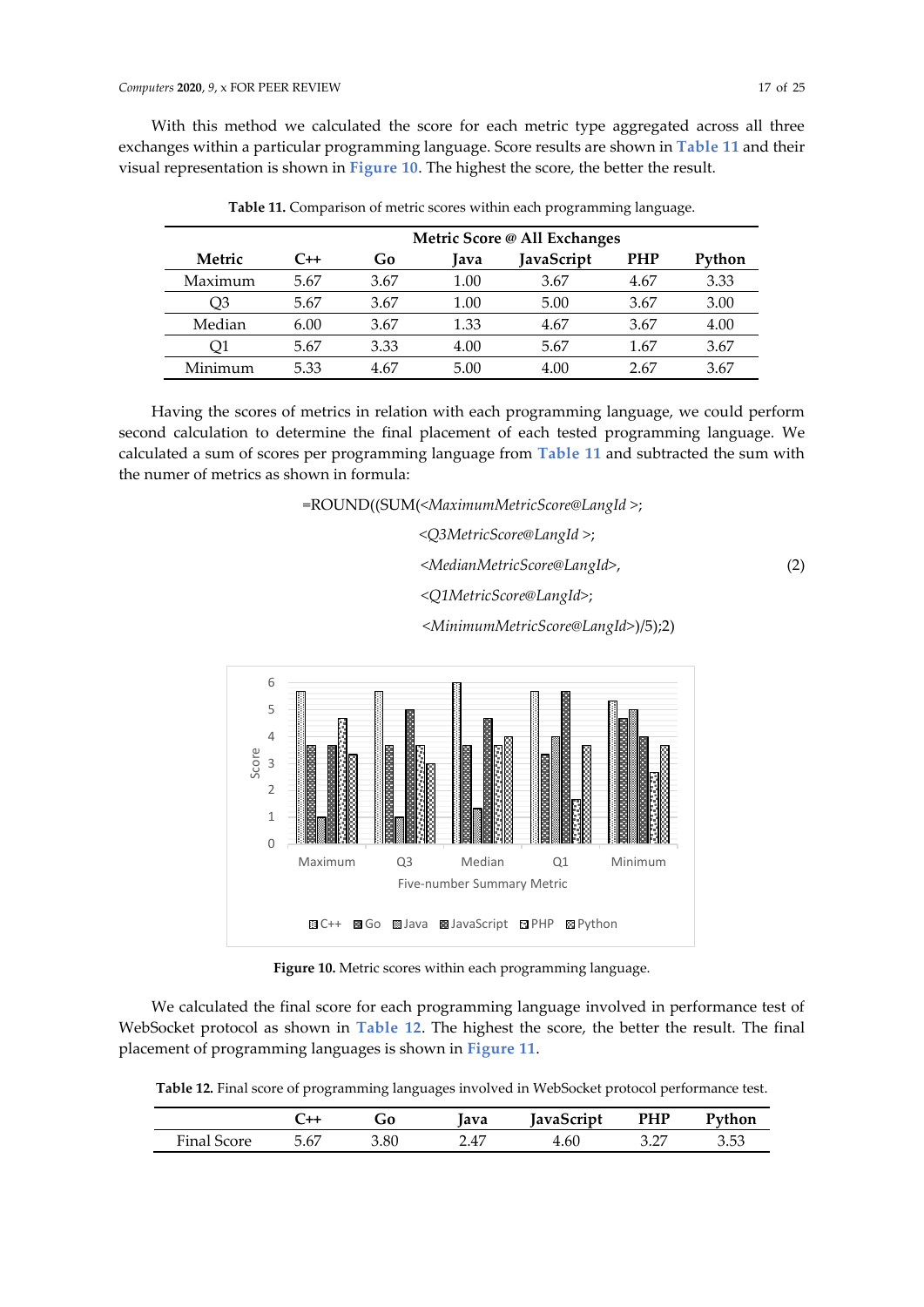

**Figure 11.** Aggregated scores and final placement of programming languages.

#### <span id="page-18-1"></span><span id="page-18-0"></span>**4. Discussion**

Building a profitable real-time cryptocurrency algorithmic trading system is a challenging task. Professional traders are aware of the fact that being profitable not only comes with the sophisticated trading strategy but a reliable trading system which is capable of immediate trade executions is similarly important. Trading system is usually composed of several parts – exchange connector responsible for exchange connection and handling of market data, signal generator responsible for prediction analysis (technical, fundamental, combined etc.), risk allocator responsible for the allocation of exact amount of capital to traded pair, executor responsible for buying or selling within the particular exchange etc. All mentioned modules are usually driven by their own specific algorithms and optimization processes. Most of serious and established cryptocurrency exchanges enforce the communication with their APIs via WebSocket protocol due to its advantageous attributes like connection persistency, latency reduction, optimization of CPU and bandwidth utilization and simplicity. However, the implementation of WebSocket protocol on the client side, while the protocol considered "the layer under" serves within important processes like subscription to the exchange's API and receiving of events, might be a possible bottleneck negatively affecting the overall speed of the system. Therefore, we decided to experimentally test the performance of native WebSocket protocol implementation in several widely used programming languages while we intended to prove that the choice of suitable communication protocol implementation within a programming language has significant impact on the whole performance of the trading system. Moreover, we are convinced that building of such trading system must start with basic decisions concerning communication with the exchange.

Findings from our performance test experiment proved that there are significant performance differences in implementation of WebSocket protocol between various types of programming languages and their respective libraries. Differences in implementation of WebSocket protocol within Java frameworks (Netty, Undertow, Vert.x, Grizzly and Jetty) were also measured by Wang in laboratory conditions [**[23](#page-23-8)**]. Outcome of their research is usable for those who make development and performance decisions with focus on Java programming language. In contrast with Wang our research showed that Java WebSockets library which is the reference implementation of WebSocket protocol in Java was the least performant implementation compared to other languages. Java, considered as an intermediate programming language, uses some form of JIT compilation and optimization processes while running the bytecode. Generally, it is also the first choice for development of enterprise applications. Therefore, its worst performance was not expected to be the one of the outputs of our research. This opens interesting new research question: How would Java WebSockets library do in performance comparison with other Java libraries which implement WebSocket protocol? We assume that Java WebSockets is probably not optimized for the size of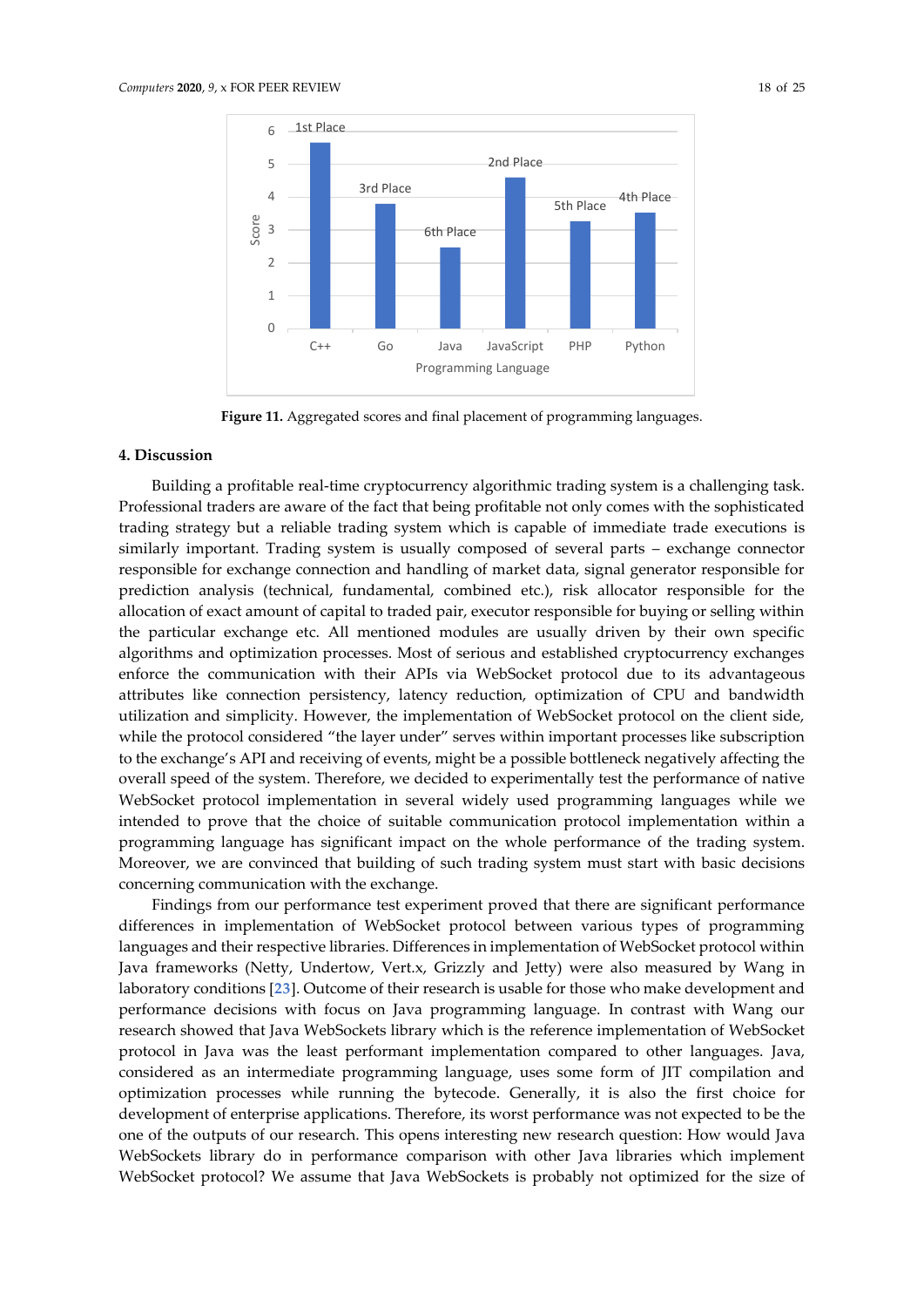workloads occurred within our performance test. Our research showed that Java WebSockets library should not be considered for the development purposes of trading systems.

On contrary, we recommend using C++ for building trading system communication interface with the exchange. While µWebSockets library was the most performant one in our use case we deduce it would definitely be also suitable for other systems where performance is the top criterion. The only fact which needs to be considered is the complexity and speed of the development process. The same goes for the Go programming language and its Gorilla WebSocket library. These conclusions well correspond with research focused on comparison of performance of compiled and interpreted languages [**[13](#page-23-4)**, **[27](#page-23-12)**].

JavaScript's performance approached C++ which was measured the highest performance in our test. Since Google developed V8 engine for Chrome browser which is also utilized by Node.js – an asynchronous event-driven JavaScript runtime – its usage in building scalable network application has grown enormously. JavaScript is nowadays the most used and loved programming language according to GitHub [**[33](#page-24-2)**]. While many cryptocurrency exchanges provide their API snippets and describe the use of their APIs in JavaScript, we recommend it together with the Node.js runtime as the ideal candidate for development of WebSocket API subscription and event handling module. We also support this recommendation with the fact that there is a really strong community behind both JavaScript and Node.js.

Comparing the final programming language/library score of 3.53 for Python and 3.27 for PHP, it is obvious that they had approximately the same performance during the test. The score between 3 and 4 is not bad. These languages with their implementations and WebSocket libraries are offered as an alternative decision for further development of trading system communication components. Despite they have undoubtedly many advantages, e.g. speed of producing the source code which is fat better compared to C++, we would not recommend them for high-performance tasks where high speed and low latency are the main criteria referring to the setup used within our experiment.

Based on the announcement of PHP release managers, PHP version 8.0 will be officially released on November 26, 2020 [**[68](#page-25-10)**]. The most acclaimed future coming with this new version is completely new JIT compiler which promises significantly better performance for numerical code and slightly better performance for typical web application. The performance comparison of PHP 7.2 used within the experiment and new PHP 8.0 in context of receiving events from cryptocurrency exchanges utilizing WebSocket protocol may give interesting results. The PyPy implementation of Python which already involves pure JIT techniques has been measured 4.4x faster compared to CPython [**[69](#page-25-11)**], which we used within our test. The inclusion of PyPy into next experiment would produce other valuable results. We also propose to extend the WebSocket's data stream subscription method with the possibility of sending separate WebSocket JSON payload request what was not feasible with current version of WebSocket connector which only supported the subsription method via WebSocket header values provided in initial WebSocket handshake packet. This will allow many other cryptocurrency exchanges to be involved in the test. The expansion of the tested sample of programming libraries is also expected within future developments.

**Funding:** This research received no external funding.

**Conflicts of Interest:** The authors declare no conflict of interest.

## **Appendix A**

This appendix summarizes requirements for the content and format of the academic article created as a part of the master's project in computing for the potential submission to the Computers journal. Incorporation of these requirements into appendix is set out in the assessment grid for MSc research paper. The Computers journal article template states that all appendix sections must be cited in the main text. In this case, Appendix A is logically not connected with the research and therefore it is not cited in the main text.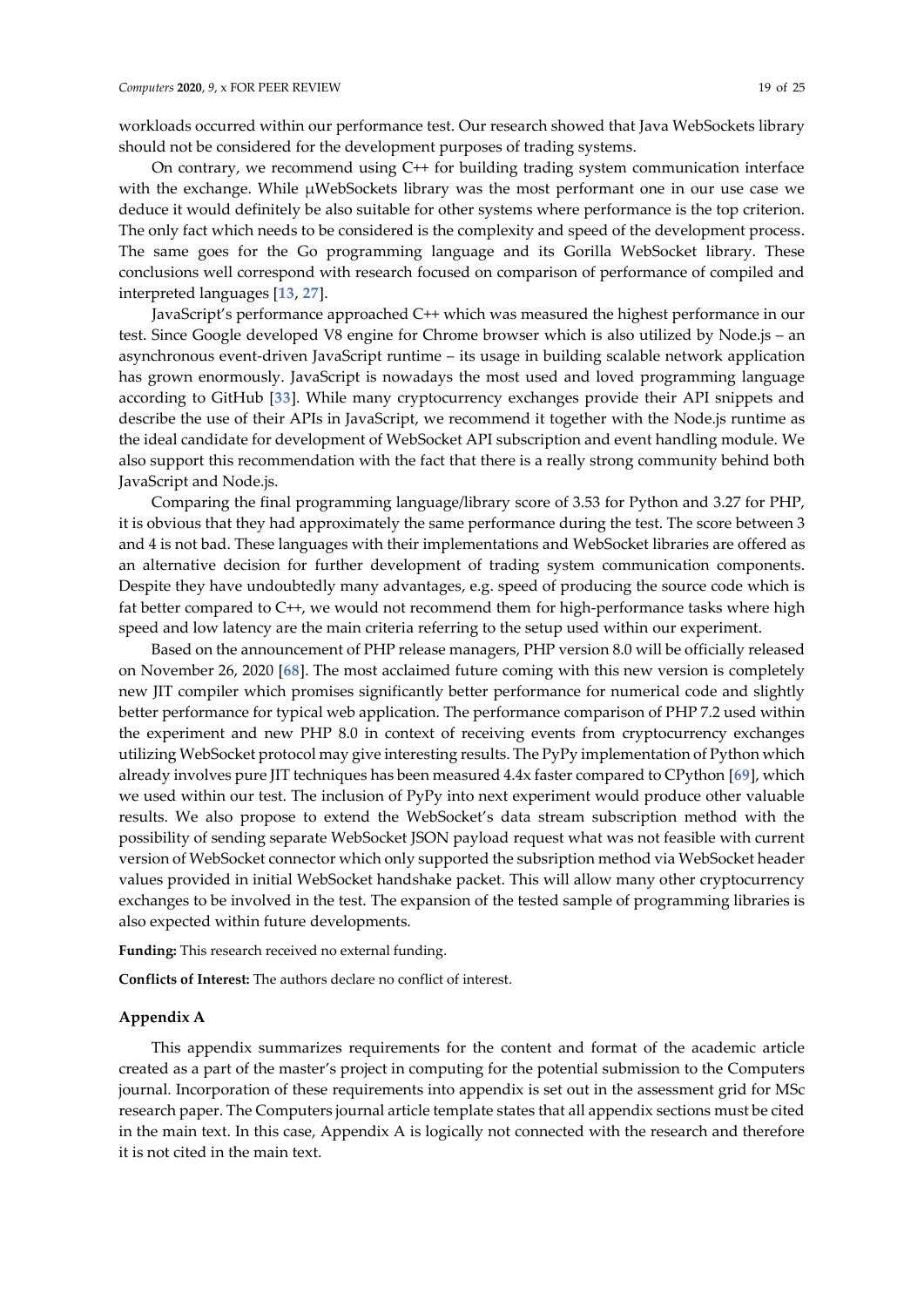# **Aims**

*Computers* (ISSN 2073-431X) is an international, open access journal which provides an advanced forum for computer sciences. It publishes reviews, regular research papers and short communications. Our aim is to encourage scientists to publish their experimental and theoretical results in as much detail as possible. There is no restriction on the length of the papers. The full experimental details must be provided so that the results can be reproduced.

# **Subject Areas**

- computer science & engineering
- computers and computation
- information systems
- software, graphics, programming
- computer software
- computer networking and Internet
- computer programming; programming languages
- communications and control
- etc.

# **Types of Publications**

*Computers* has no restrictions on the length of manuscripts, provided that the text is concise and comprehensive. Full experimental details must be provided so that the results can be reproduced. *Computers* requires that authors publish all experimental controls and make full datasets available where possible (see the guidelines on Supplementary Materials and references to unpublished data).

*Articles:* Original research manuscripts. The journal considers all original research manuscripts provided that the work reports scientifically sound experiments and provides a substantial amount of new information. Authors should not unnecessarily divide their work into several related manuscripts, although Short *Communications* of preliminary, but significant, results will be considered. Quality and impact of the study will be considered during peer review.

# **General Considerations**

Research manuscripts should comprise:

- *Front matter:* Title, Author list, Affiliations, Abstract, Keywords
- *Research manuscript sections:* Introduction, Results, Discussion, Materials and Methods, Conclusions (optional).
- *Back matter:* Supplementary Materials, Acknowledgments, Author Contributions, Conflicts of Interest, References.

*Abbreviations* should be defined in parentheses the first time they appear in the abstract, main text, and in figure or table captions and used consistently thereafter.

*SI Units* (International System of Units) should be used. Imperial, US customary and other units should be converted to SI units whenever possible.

*Equations:* If you are using Word, please use either the Microsoft Equation Editor or the MathType add-on. Equations should be editable by the editorial office and not appear in a picture format.

# **Front Matter**

These sections should appear in all manuscript types.

*Title:* The title of your manuscript should be concise, specific and relevant. It should identify if the study reports (human or animal) trial data, or is a systematic review, meta-analysis or replication study.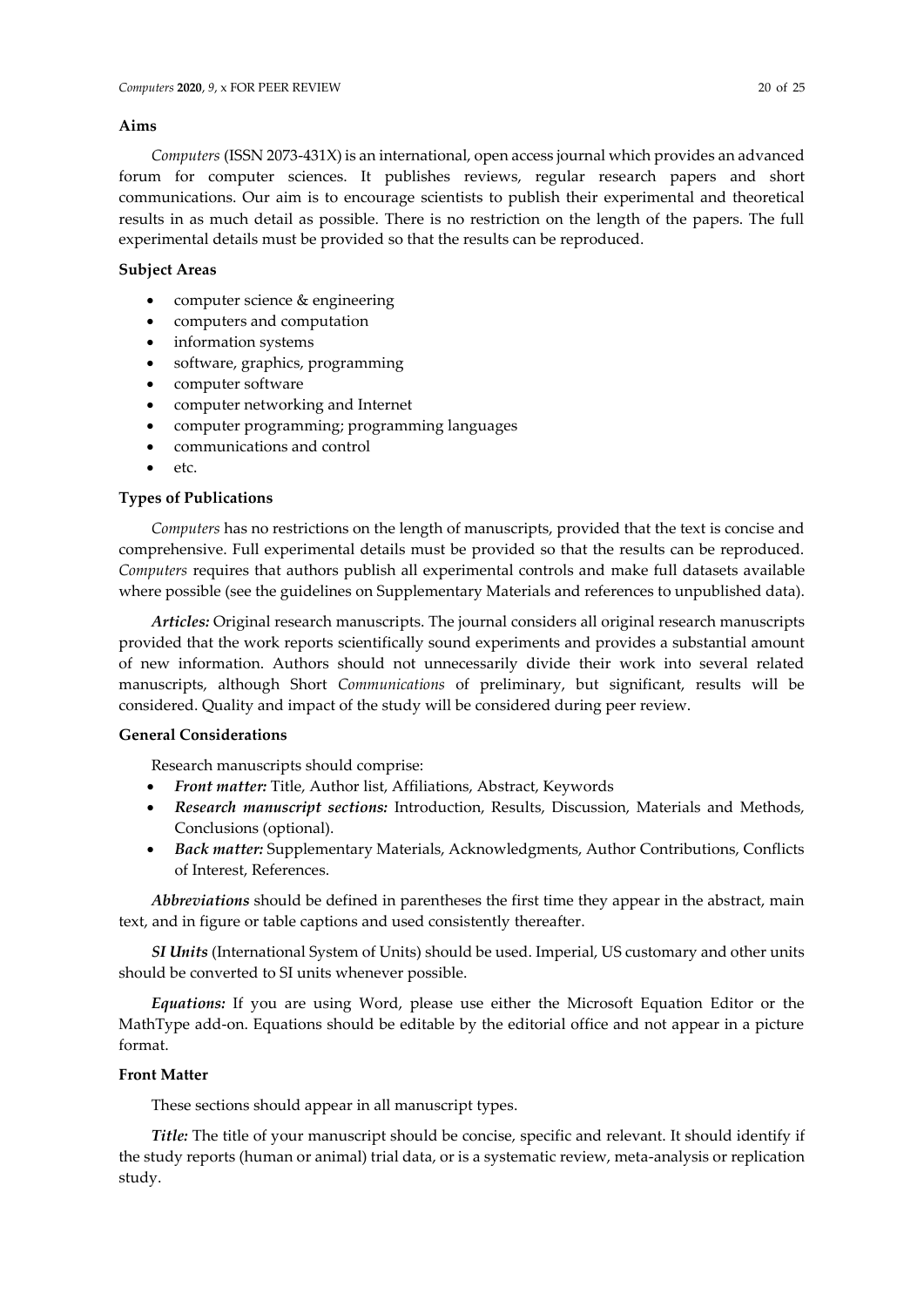*Author List and Affiliations:* Authors' full first and last names must be provided. The initials of any middle names can be added. The PubMed/MEDLINE standard format is used for affiliations:

complete address information including city, zip code, state/province, and country. At least one author should be designated as corresponding author, and his or her email address and other details should be included at the end of the affiliation section. Please read the criteria to qualify for authorship.

*Abstract:* The abstract should be a total of about 200 words maximum. The abstract should be a single paragraph and should follow the style of structured abstracts, but without headings: 1) Background: Place the question addressed in a broad context and highlight the purpose of the study; 2) Methods: Describe briefly the main methods or treatments applied. Include any relevant preregistration numbers, and species and strains of any animals used. 3) Results: Summarize the article's main findings; and 4) Conclusion: Indicate the main conclusions or interpretations. The abstract should be an objective representation of the article: it must not contain results which are not presented and substantiated in the main text and should not exaggerate the main conclusions.

*Keywords:* Three to ten pertinent keywords need to be added after the abstract. We recommend that the keywords are specific to the article, yet reasonably common within the subject discipline.

## **Research Manuscript Sections**

*Introduction:* The introduction should briefly place the study in a broad context and highlight why it is important. It should define the purpose of the work and its significance, including specific hypotheses being tested. The current state of the research field should be reviewed carefully and key publications cited. Please highlight controversial and diverging hypotheses when necessary. Finally, briefly mention the main aim of the work and highlight the main conclusions. Keep the introduction comprehensible to scientists working outside the topic of the paper.

*Materials and Methods:* They should be described with sufficient detail to allow others to replicate and build on published results. New methods and protocols should be described in detail while well-established methods can be briefly described and appropriately cited. Give the name and version of any software used and make clear whether computer code used is available. Include any pre-registration codes.

*Results:* Provide a concise and precise description of the experimental results, their interpretation as well as the experimental conclusions that can be drawn.

*Discussion:* Authors should discuss the results and how they can be interpreted in perspective of previous studies and of the working hypotheses. The findings and their implications should be discussed in the broadest context possible and limitations of the work highlighted. Future research directions may also be mentioned. This section may be combined with Results.

*Conclusions:* This section is not mandatory, but can be added to the manuscript if the discussion is unusually long or complex.

## **Back Matter**

*Conflicts of Interest:* Authors must identify and declare any personal circumstances or interest that may be perceived as inappropriately influencing the representation or interpretation of reported research results. If there is no conflict of interest, please state "The authors declare no conflict of interest." Any role of the funding sponsors in the design of the study; in the collection, analyses or interpretation of data; in the writing of the manuscript, or in the decision to publish the results must be declared in this section. If there is no role, please state "The founding sponsors had no role in the design of the study; in the collection, analyses, or interpretation of data; in the writing of the manuscript, and in the decision to publish the results". For more details please see [Conflict of Interest.](https://www.mdpi.com/journal/computers/instructions#conflict)

*References:* References must be numbered in order of appearance in the text (including table captions and figure legends) and listed individually at the end of the manuscript. We recommend preparing the references with a bibliography software package, such as [EndNote,](http://endnote.com/) [Reference](http://www.refman.com/)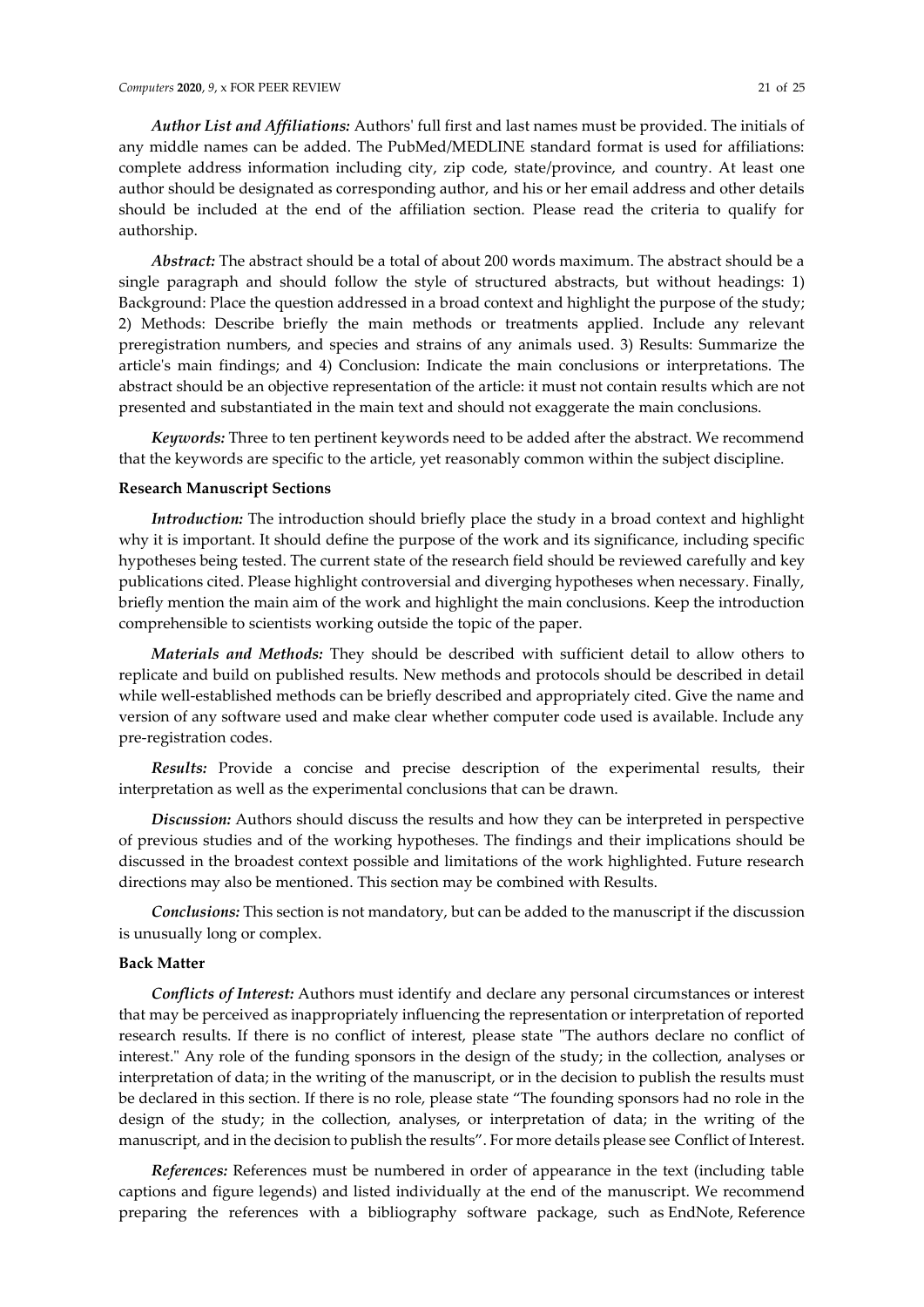[Manager](http://www.refman.com/) or [Zotero](https://www.zotero.org/) to avoid typing mistakes and duplicated references. We encourage citations to data, computer code and other citable research material. If available online, you may use reference style 9. below.

Citations and References in Supplementary files are permitted provided that they also appear in the main text and in the reference list.

In the text, reference numbers should be placed in square brackets [ ], and placed before the punctuation; for example [1], [1–3] or [1,3]. For embedded citations in the text with pagination, use both parentheses and brackets to indicate the reference number and page numbers; for example [5] (p. 10). or [6] (pp. 101–105).

The reference list should include the full title, as recommended by the ACS style guide. Style files for [Endnote](http://endnote.com/downloads/style/mdpi) and [Zotero](https://www.zotero.org/styles/?q=id%3Amultidisciplinary-digital-publishing-institute) are available.

References should be described as follows, depending on the type of work:

Journals or Articles:

1. Author 1, A.B.; Author 2, C.D. Title of the article. *Abbreviated Journal Name* **Year**, *Volume*, page range.

Books and Book Chapters:

- 2. Author 1, A.; Author 2, B. *Book Title*, 3rd ed.; Publisher: Publisher Location, Country, 2008; pp. 154–196.
- 3. Author 1, A.; Author 2, B. Title of the chapter. In *Book Title*, 2nd ed.; Editor 1, A., Editor 2, B., Eds.; Publisher: Publisher Location, Country, 2007; Volume 3, pp. 154–196.

Unpublished work, submitted work, personal communication:

- 4. Author 1, A.B.; Author 2, C. Title of Unpublished Work. status (unpublished; manuscript in preparation).
- 5. Author 1, A.B.; Author 2, C. Title of Unpublished Work. *Abbreviated Journal Name* stage of publication (under review; accepted; in press).
- 6. Author 1, A.B. (University, City, State, Country); Author 2, C. (Institute, City, State, Country). Personal communication, 2012.

# Conference Proceedings:

7. Author 1, A.B.; Author 2, C.D.; Author 3, E.F. Title of Presentation. In Title of the Collected Work (if available), Proceedings of the Name of the Conference, Location of Conference, Country, Date of Conference; Editor 1, Editor 2, Eds. (if available); Publisher: City, Country, Year (if available); Abstract Number (optional), Pagination (optional).

Thesis:

8. Author 1, A.B. Title of Thesis. Level of Thesis, Degree-Granting University, Location of University, Date of Completion.

Websites:

9. Title of Site. Available online: URL (accessed on Day Month Year).

# **References**

- <span id="page-22-0"></span>1. Farell, R. An Analysis of the Cryptocurrency Industry. Wharton University of Pennsylvania, 2015. [**[CrossRef](https://repository.upenn.edu/wharton_research_scholars/130/)**]
- <span id="page-22-1"></span>2. Vo, A.; Yost-Bremm, C. A High-Frequency Algorithmic Trading Strategy for Cryptocurrency. *J. of Comp. Inf. Sys.* **2018**, pp.1-14. [**[CrossRef](https://dx.doi.org/10.1080/08874417.2018.1552090)**]
- <span id="page-22-2"></span>3. Păuna, C. Arbitrage Trading Systems for Cryptocurrencies. Design Principles and Server Architecture. *Inf. Econ.* **2018**, *22(2)*, pp.35-42. [**[CrossRef](https://dx.doi.org/10.12948/issn14531305/22.2.2018.04)**]
- <span id="page-22-3"></span>4. Liu, J.; Serletis, A. Volatility in the Cryptocurrency Market. *O. Econ. Rev.* **2019**, *30(4)*, pp.779-811. [**[CrossRef](https://dx.doi.org/10.1007/s11079-019-09547-5)**]
- <span id="page-22-4"></span>5. Fang, F.; Ventre, C.; Basios, M.; Kong, H.; Kanthan, L.; Martines-Rego, D.; Wu, F.; Li, L. Cryptocurrency Trading: A Comprehensive Survey. *Elsevier* under review. [**[CrossRef](https://arxiv.org/pdf/2003.11352.pdf)**]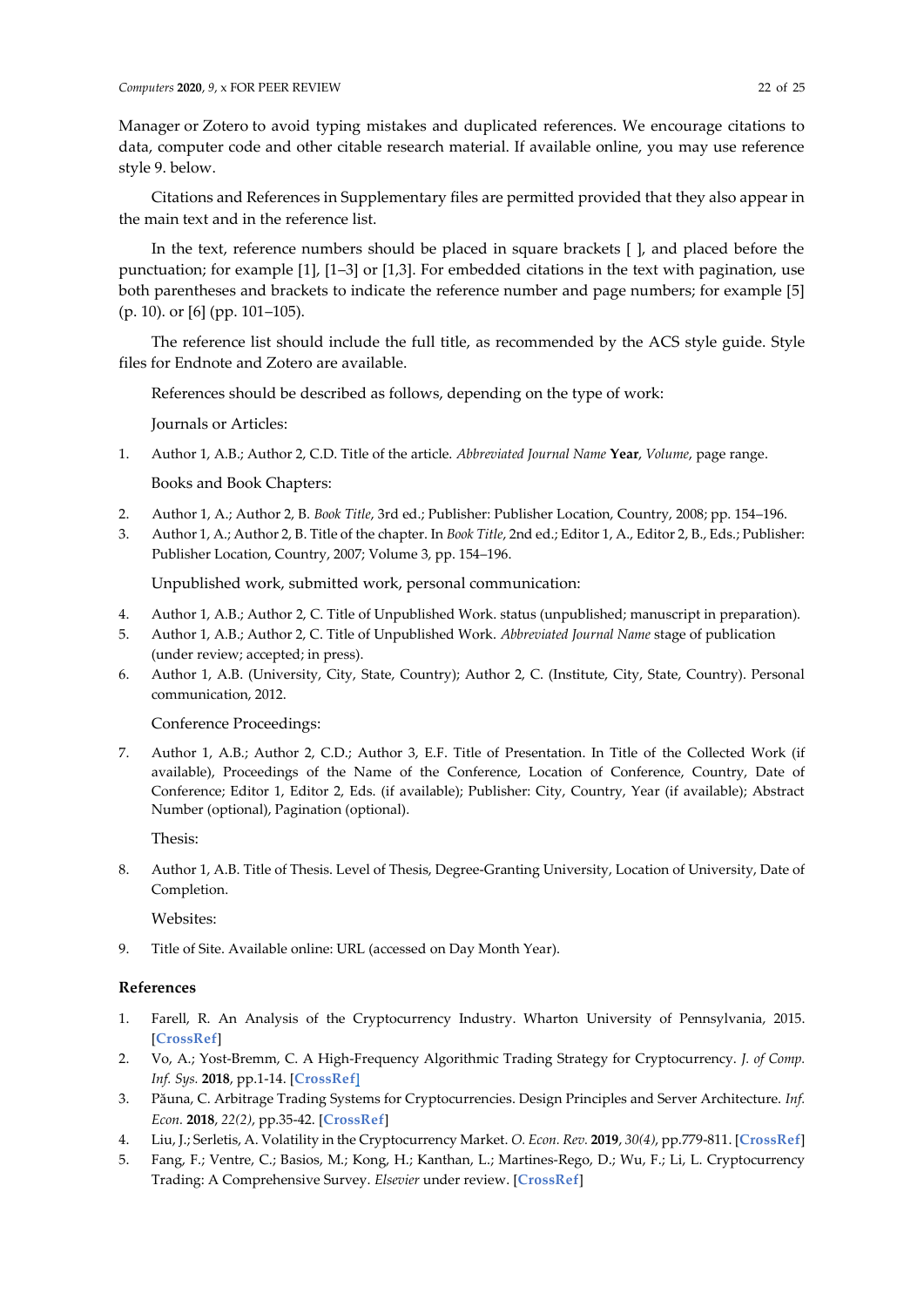- <span id="page-23-0"></span>6. Treleaven, P.; Galas, M.; Lalchand, V. Algorithmic trading review. *Comm. of the ACM* **2013**, *56(11)*, pp.76- 85. [**[CrossRef](https://dx.doi.org/10.1145/2500117)**]
- <span id="page-23-9"></span>7. Mendes, A. Algorithmic and high-frequency trading strategies: A literature review. *MAGKS J. Disc. Pap. Ser. in Econ.* **2016**, 25-2016. [**[CrossRef](https://www.econstor.eu/bitstream/10419/144690/1/860290824.pdf)**]
- <span id="page-23-1"></span>8. Miller, R.; Shorter, G. High Frequency Trading: Overview of Recent Developments. Congressional Research Service 2016, R44443. [**[CrossRef](https://fas.org/sgp/crs/misc/R44443.pdf)**]
- <span id="page-23-2"></span>9. Hasbrouck, J.; Saar, G. Low-latency trading. *J. of Fin. Mark.* **2013**, *16(4)*, pp.646-679. [**[CrossRef](https://www.sciencedirect.com/science/article/abs/pii/S1386418113000165)**]
- <span id="page-23-3"></span>10. Prechelt, L. An empirical comparison of seven programming languages. *Comp.* **2000**, *33(10)*, pp.23-29. [**[CrossRef](https://ieeexplore.ieee.org/document/876288)**]
- 11. Nanz, S.; Furia, C.A. A Comparative Study of Programming Languages in Rosetta Code. In 2015 IEEE/ACM 37th IEEE International Conference on Software Engineering, Florence, Italy, 16-24 May 2015. [**[CrossRef](https://dx.doi.org/10.1109/ICSE.2015.90)**]
- 12. Kochhar, P.; Wijedasa, D.; Lo, D. A Large Scale Study of Multiple Programming Languages and Code Quality. In IEEE 23rd International Conference on Software Analysis, Evolution, and Reengineering (SANER), Suita, Japan, 14-18 March 2016. [**[CrossRef](https://dx.doi.org/10.1109/SANER.2016.112)**]
- <span id="page-23-4"></span>13. Vergel Eleuterio, P.; Thukral, L. Programming Language Choices for Algo Traders: The Case of Pairs Trading. *Comp. Econ.* **2018**, *53(4)*, pp.1443-1449. [**[CrossRef](https://dx.doi.org/10.1007/s10614-018-9813-x)**]
- <span id="page-23-5"></span>14. Ma, K.; Sun, R. Introducing WebSocket-Based Real-Time Monitoring System for Remote Intelligent Buildings. *Int. J. of Distr. Sens. Net.* **2013**, 9(12). [**[CrossRef](https://dx.doi.org/10.1155/2013/867693)**]
- 15. Puranik, D.; Feiock, D.; Hill, J. Real-Time Monitoring using AJAX and WebSockets. In 2013 20th IEEE International Conference and Workshops on Engineering of Computer Based Systems (ECBS), Scottsdale, AZ, USA, 22-24 April 2013. [**[CrossRef](https://ieeexplore.ieee.org/document/6601579)**]
- 16. Skvorc, D.; Horvat, M.; Srbljic, S. Performance evaluation of Websocket protocol for implementation of fullduplex web streams. In 2014 37th International Convention on Information and Communication Technology, Electronics and Microelectronics (MIPRO), Opatija, Croatia, 26-30 May 2014. [**[CrossRef](https://dx.doi.org/10.1109/MIPRO.2014.6859715)**]
- 17. Ma, K.; Zhang, W. Introducing browser-based high-frequency cloud monitoring system using WebSocket proxy. *Int. J. of Grid and Util. Comp.* **2015**, *6(1)*, pp.21-29. [**[CrossRef](https://www.inderscience.com/info/inarticle.php?artid=66389)**]
- 18. Babovic, Z.; Protic, J.; Milutinovic, V. Web Performance Evaluation for Internet of Things Applications. *IEEE Access* **2016**, *4*, pp.6974-6992. [**[CrossRef](https://dx.doi.org/10.1109/ACCESS.2016.2615181)**]
- 19. Guyang, W.; Shulin, Y.; Xuelei, R.; Bin, W. Research on WebSocket-Based Authentication System. In Proceedings of the 2017 VI International Conference on Network, Communication and Computing (ICNCC 2017), Kunming, China, 8-10 December 2017; pp.102-105. [**[CrossRef](https://dx.doi.org/10.1145/3171592.3171608)**]
- 20. Shen, K.; Si, Z.; Zhang, L. Research and Implement of HTML5 Game Based on WebSocket. *Lect. Not. in El. Eng.* **2017**, pp.423-428. [**[CrossRef](https://dx.doi.org/10.1007/978-981-10-3530-2_53)**]
- <span id="page-23-6"></span>21. Rahmatulloh, A.; Darmawan, I.; Gunawan, R. Performance Analysis of Data Transmission on WebSocket for Real-time Communication. In 2019 16th International Conference on Quality in Research (QIR): International Symposium on Electrical and Computer Engineering, Padang, Indonesia, 22-24 July 2019. [**[CrossRef](https://dx.doi.org/10.1109/QIR.2019.8898135)**]
- <span id="page-23-7"></span>22. Imre, G.; Mezei, G. Introduction to a WebSocket benchmarking infrastructure. In 2016 Zooming Innovation in Consumer Electronics International Conference (ZINC), Novi Sad, Serbia, 1-2 June 2016. [**[CrossRef](https://dx.doi.org/10.1109/ZINC.2016.7513661)**]
- <span id="page-23-8"></span>23. Wang, Y.; Huang, L.; Liu, X.; Sun, T.; Lei, K. Performance Comparison and Evaluation of WebSocket Frameworks: Netty, Undertow, Vert.x, Grizzly and Jetty. In 2018 1st IEEE International Conference on Hot Information-Centric Networking (HotICN), Shenzhen, China, 15-17 August 2018. [**[CrossRef](https://dx.doi.org/10.1109/HOTICN.2018.8605989)**]
- <span id="page-23-10"></span>24. Goldstein, M.; Kumar, P.; Graves, F. Computerized and High-Frequency Trading. *Fin. Rev.* **2014**, *49(2)*, pp.177-202. [**[CrossRef](https://dx.doi.org/10.1111/fire.12031)**]
- 25. Popławski, P. Connectivity Solutions in Automated Trading. *Int. J. of Elect. and Telecom.* **2015**, *61(4)*, pp.403- 408. [**[CrossRef](https://dx.doi.org/10.2478/eletel-2015-0053)**]
- <span id="page-23-11"></span>26. Huang, B.; Huan, Y.; Xu, L.; Zheng, L.; Zou, Z. Automated trading systems statistical and machine learning methods and hardware implementation: a survey. *Ent. Inf. Sys.* **2018**, *13(1)*, pp.132-144. [**[CrossRef](https://dx.doi.org/10.1080/17517575.2018.1493145)**]
- <span id="page-23-12"></span>27. Borağan Aruoba, S.; Fernández-Villaverde, J. A comparison of programming languages in macroeconomics. *J. of Econ. Dyna. and Cont.* **2015**, *58*, pp.265-273. [**[CrossRef](https://dx.doi.org/10.1016/j.jedc.2015.05.009)**]
- <span id="page-23-13"></span>28. The WebSocket Protocol. Available online:<https://tools.ietf.org/html/rfc6455> (accessed on 17 March 2020).
- <span id="page-23-14"></span>29. NTP Pool Project. Available online:<https://www.ntppool.org/en/> (accessed on 10 April 2020).
- <span id="page-23-15"></span>30. SQLite. Available online[: https://www.sqlite.org](https://www.sqlite.org/) (accessed on 10 April 2020).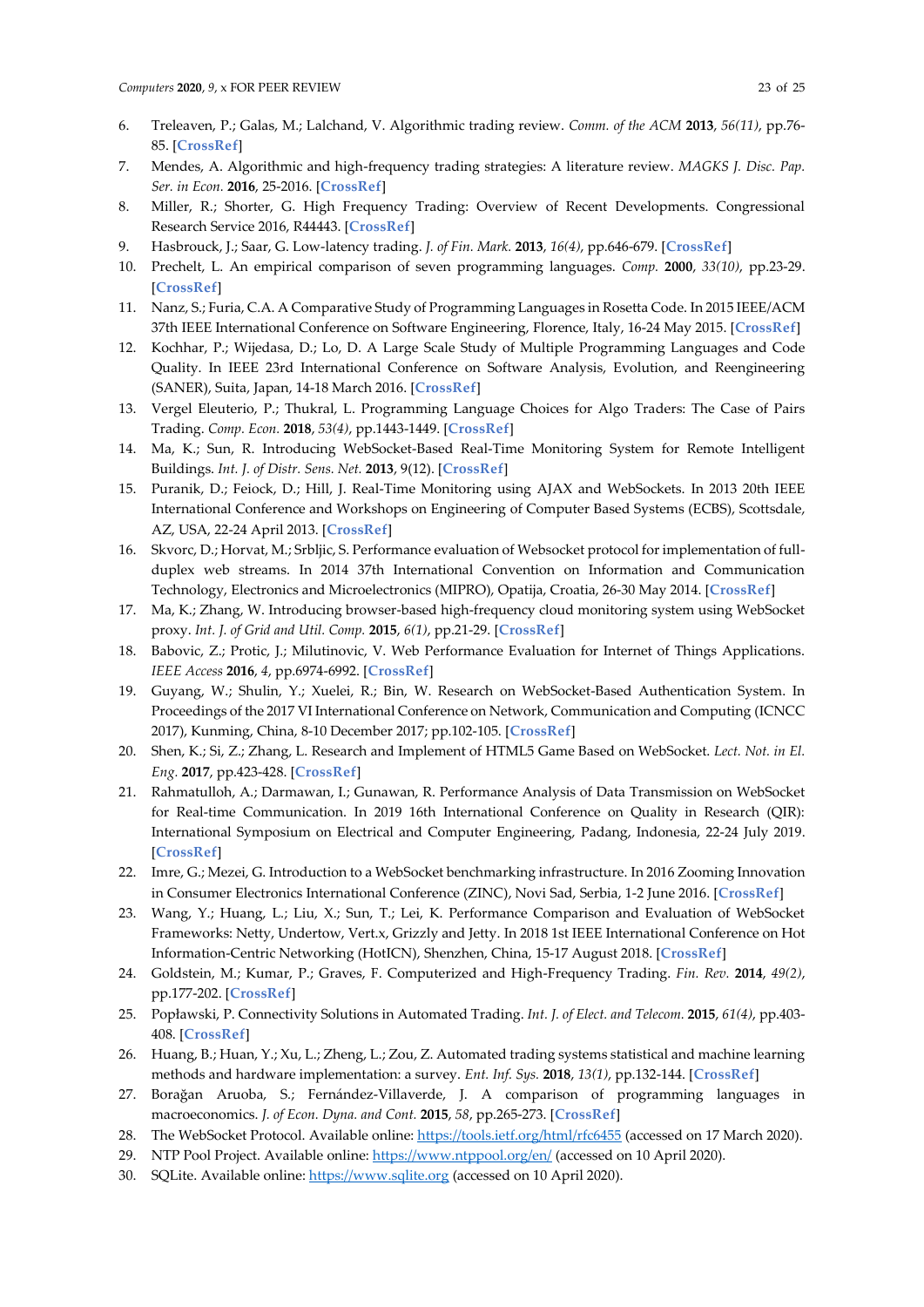- <span id="page-24-0"></span>31. Umre, J.; Batra; K.; Vaidya, V. Comparative Performance Analysis of Mysql and Sqlite Relational Database Management Systems in Windows10 Environment. *Int. J. of Lat. Tr. in Eng. and Tech.* **2017**, *8(1)*, pp.342-349. [**[CrossRef](https://dx.doi.org/10.21172/1.81.044)**]
- <span id="page-24-1"></span>32. GNU Screen. Available online[: https://www.gnu.org/software/screen/](https://www.gnu.org/software/screen/) (accessed on 27 August 2020).
- <span id="page-24-2"></span>33. The RedMonk Programming Language Rankings: January 2020. Available online: <https://redmonk.com/sogrady/2020/02/28/language-rankings-1-20> (accessed on 12 April 2020).
- <span id="page-24-3"></span>34. Ray, B.; Posnett, D.; Devanbu, P.; Filkov, V. A large-scale study of programming languages and code quality in GitHub. *Comm. of the ACM* **2017**, *60(10)*, pp.91-100. [**[CrossRef](https://dx.doi.org/10.1145/3126905)**]
- <span id="page-24-4"></span>35. Amaral, V.; Norberto, B.; Goulão, M.; Aldinucci, M.; Benkner, S.; Bracciali, A.; Carreira, P.; Celms, E.; Correia, L.; Grelck, C.; Karatza, H.; Kessler, C.; Kilpatrick, P.; Martiniano, H.; Mavridis, I.; Pllana, S.; Respício, A.; Simão, J.; Veiga, L.; Visa, A. Programming languages for data-Intensive HPC applications: A systematic mapping study. *Par. Comp.* **2020**, *91*, 102584. [**[CrossRef](https://dx.doi.org/10.1016/j.parco.2019.102584)**]
- <span id="page-24-5"></span>36. µWebSockets. Available online[: https://github.com/uNetworking/uWebSockets](https://github.com/uNetworking/uWebSockets) (accessed on 11 July 2020).
- <span id="page-24-6"></span>37. Gorilla WebSocket. Available online:<https://github.com/gorilla/websocket> (accessed on 11 July 2020).
- <span id="page-24-7"></span>38. Java WebSockets. Available online:<https://github.com/TooTallNate/Java-WebSocket> (accessed on 11 July 2020).
- <span id="page-24-8"></span>39. Ws: a Node.js WebSocket library. Available online[: https://github.com/websockets/ws](https://github.com/websockets/ws) (accessed on 11 July 2020).
- <span id="page-24-9"></span>40. Php-wss. Available online[: https://github.com/arthurkushman/php-wss](https://github.com/arthurkushman/php-wss) (accessed on 11 July 2020).
- <span id="page-24-10"></span>41. Python websockets. Available online[: https://github.com/aaugustin/websockets](https://github.com/aaugustin/websockets) (accessed on 11 July 2020).
- <span id="page-24-11"></span>42. Magic Quadrant for Cloud Infrastructure as a Service, Worldwide. Available online: <https://www.gartner.com/doc/reprints?id=1-1CMAPXNO&ct=190709&st=sb> (accessed on 13 April 2020).
- <span id="page-24-12"></span>43. Coinbase Case Study. Available online: <https://aws.amazon.com/solutions/case-studies/coinbase> (accessed on 13 April 2020).
- <span id="page-24-13"></span>44. Regions, Availability Zones, and Local Zones. Available online: <https://docs.aws.amazon.com/AWSEC2/latest/UserGuide/using-regions-availability-zones.html> (accessed on 13 April 2020).
- <span id="page-24-14"></span>45. Ben-David, Y.; Hasan, S.; Pearce, P. Location Matters: Limitations of Global-Scale Datacenters. Berkeley: The Department of Electrical Engineering & Computer Sciences, University of California, 2011. [**[CrossRef](https://pdfs.semanticscholar.org/5c9c/8891b00bf09b17fc941c9c36c9b9d2daaa4a.pdf?_ga=2.192661481.2121009957.1597787378-535718111.1597500738)**]
- <span id="page-24-15"></span>46. Garvey, R.; Wu, F. Speed, distance, and electronic trading: New evidence on why location matters. *J. of Fin. Mark.* **2010**, *13(4)*, pp.367-396. [**[CrossRef](https://dx.doi.org/10.1016/j.finmar.2010.07.001)**]
- <span id="page-24-16"></span>47. Adrian, J. Informational Inequality: How High Frequency Traders Use Premier Access to Information to Prey on Institutional Investors. Duke Law School, Duke University, 2015. [**[CrossRef](https://scholarship.law.duke.edu/cgi/viewcontent.cgi?article=1291&context=dltr)**]
- <span id="page-24-17"></span>48. Top Cryptocurrency Spot Exchanges. Available online:<https://coinmarketcap.com/rankings/exchanges/> (accessed on 15 April 2020).
- <span id="page-24-18"></span>49. Cryptocurrency Exchange Industry Research Report. Available online: <https://tokeninsight.com/api/upload/levelPdf/34f311be77328eaf6caaff890a97daf6.pdf> (accessed on 14 April 2020).
- <span id="page-24-19"></span>50. Crypto Exchange Volume Ranking. Available online: <https://www.worldcoinindex.com/exchange> (accessed on 15 April 2020).
- <span id="page-24-20"></span>51. Investigation into the Legitimacy of Reported Cryptocurrency Exchange Volume. Available online: <https://ftx.com/volume-report-paper.pdf> (accessed on 14 April 2020).
- <span id="page-24-21"></span>52. Web Sockets Streams for Binance. Available online: [https://github.com/binance-exchange/binance-official](https://github.com/binance-exchange/binance-official-api-docs/blob/master/web-socket-streams.md)[api-docs/blob/master/web-socket-streams.md](https://github.com/binance-exchange/binance-official-api-docs/blob/master/web-socket-streams.md) (accessed on 7 July 2020).
- 53. Bithumb WebSocket Document. Available online: [https://github.com/bithumb-pro/bithumb.pro-official](https://github.com/bithumb-pro/bithumb.pro-official-api-docs/blob/master/ws-api.md)[api-docs/blob/master/ws-api.md](https://github.com/bithumb-pro/bithumb.pro-official-api-docs/blob/master/ws-api.md) (accessed on 7 July 2020).
- <span id="page-24-22"></span>54. Gemini WebSocket API Reference. Available online:<https://docs.gemini.com/websocket-api/> (accessed on 7 July 2020).
- <span id="page-24-23"></span>55. Performance Testing Guidance for Web Applications. Available online: [https://pdfs.semanticscholar.org/a2ff/c8cca5b3aa3302dcb3a05517e8c763314a1f.pdf?\\_ga=2.10551412.196933](https://pdfs.semanticscholar.org/a2ff/c8cca5b3aa3302dcb3a05517e8c763314a1f.pdf?_ga=2.10551412.196933797.1585508934-1365939409.1585508934) [797.1585508934-1365939409.1585508934](https://pdfs.semanticscholar.org/a2ff/c8cca5b3aa3302dcb3a05517e8c763314a1f.pdf?_ga=2.10551412.196933797.1585508934-1365939409.1585508934) (accessed on 19 April 2020).
- <span id="page-24-24"></span>56. Jain, R. Introduction to Experimental Design. In *The Art of Computer Systems Performance Analysis: Techniques for Experimental Design, Measurement, Simulation and Modeling*. John Wiley & Sons: New York, USA, 1991.